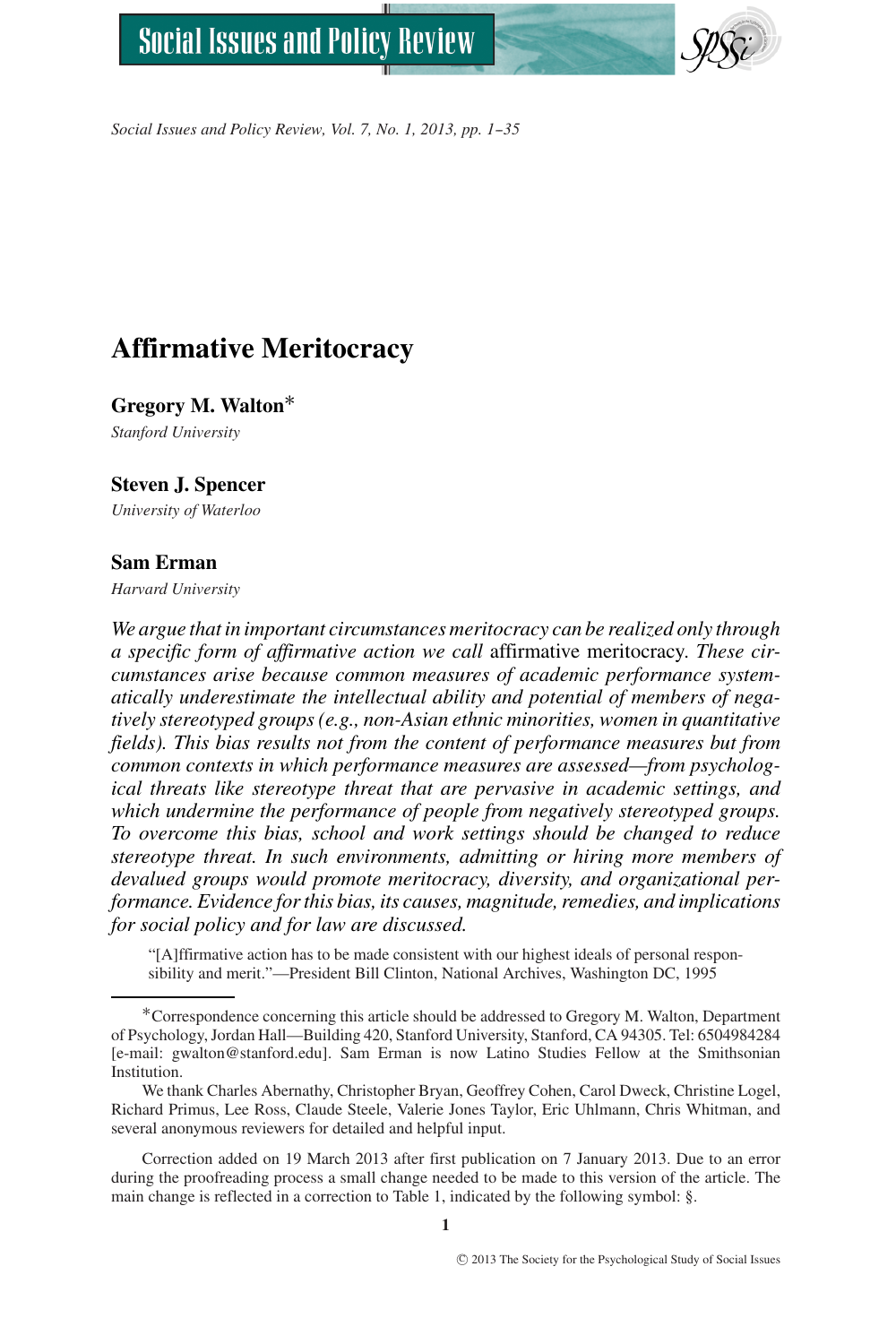A fundamental problem in public life involves the perceived tension between diversity and meritocracy. When underrepresented ethnic minority groups or underrepresented gender groups perform worse than others on criteria used to make important admissions or hiring decisions, the value of creating diverse school and work settings and the value of admitting and hiring the most qualified candidates seem to collide. If a White student has an SAT-Math, -Verbal, and -Writing score of 1800 and a Black student has a score of 1740, how is it fair to admit the Black student over the White student? People tend to perceive hiring and admissions decisions based on applicants' potential to accomplish tasks as meritocratic and thus as fair and just (Bobocel, Son Hing, Davey, Stanley, & Zanna, 1998). Put differently, people advocate meritocracy, which we define as the systematic use of measures of potential to accomplish tasks in decision making. If the White student is better positioned to perform well in college, should not this student be admitted? And yet if large ethnic group differences exist in a criterion like SAT scores, a selective university will admit few minority students. How to resolve this collision of values is the subject of much scholarly and public debate (e.g., Bowen & Bok, 1998; Crosby, Iyer, Clayton, & Downing, 2003; Herrnstein & Murray, 1994).

We argue that the perceived conflict between diversity and meritocracy is, in part, false. This conflict rests on a critical assumption: that measures of potential (i.e., merit) are fair and unbiased. Many people assume that grades and standardized test scores fill this role. Even if such measures do not predict subsequent intellectual or work performance perfectly, lay people and experts tend to assume that they are not systematically biased along important social dimensions such as by race or gender (e.g., Jencks, 1998; Jensen, 1980; Sackett & Wilk, 1994). If this were the case, such measures would reward potential without discriminating unfairly or unjustly. But what if SAT scores, for instance, underestimate the ability and potential of certain groups of students relative to other students?

We review evidence that, as commonly assessed, common measures of "merit" are flawed in a way that perpetuates bias despite people's best intentions. Working in the tradition of stereotype threat (Inzlicht & Schmader, 2012; Steele, 2010; Steele, Spencer, & Aronson, 2002), Walton and Spencer (2009) recently found that common measures of intellectual ability systematically underestimate the academic potential of people from groups that are negatively stereotyped in intellectual settings. This bias results not from the content of performance measures but from psychological threats (e.g., stereotype threat) that are pervasive in common performance contexts like classrooms and testing situations. These threats depress the average test scores and grades of non-Asian ethnic minorities and of women in quantitative fields. It is as though some people run a race indoors while others run outside into a stiff headwind; thus some people can perform better even when they have no more ability or potential. Performance measures assessed in these settings underestimate the ability and potential of some people relative to others. This finding suggests that, despite a lower SAT score, a Black student who took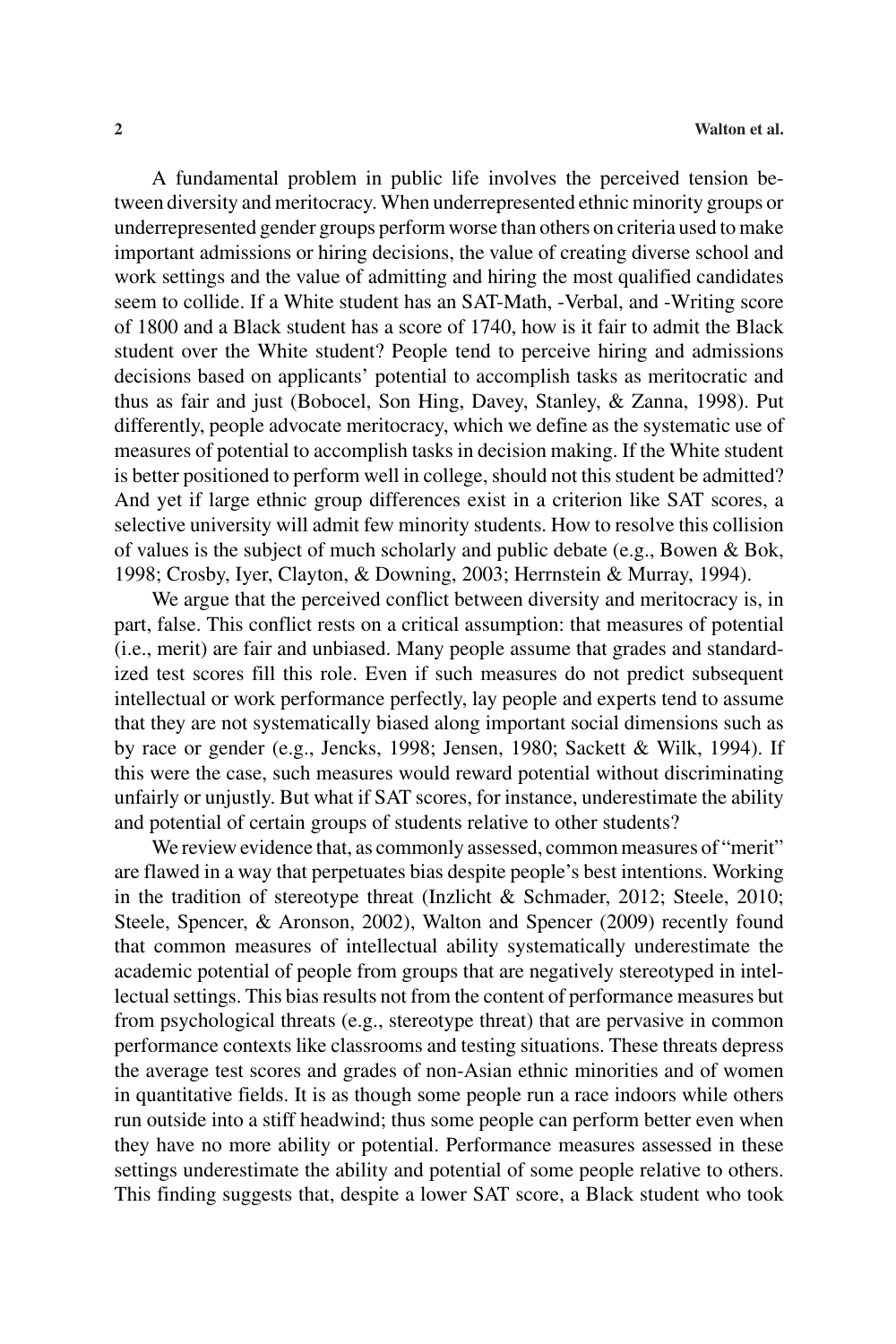the SAT under the burden of stereotype threat could be more qualified for college and likely to perform better in college than a White student.

If measures of merit are assessed in biased settings, hiring and admissions decisions based on them are not meritocratic. If group-based distortions infect such measures, only with remedies that mitigate this group bias can these measures become the basis of a meritocracy. In these cases, affirmative action and meritocracy entail some of the same principles of decision making.

This reasoning challenges common understandings of affirmative action, which typically assume unbiased assessments of merit. Many people oppose affirmative action because they believe that promoting diversity means degrading merit (Bobocel et al., 1998; Crosby, 2004; Crosby et al., 2003), a relationship presumed as well by the Supreme Court (e.g., Rice v. Cayetano, 2000, p. 517, where the Court argues that racial classifications cause "a person to be judged by ancestry instead of *...* merit"). But if measures of merit underestimate the potential of members of devalued groups, correcting this bias should promote both merit and diversity. Following past scholars (e.g., Bowen & Bok, 1998; Crosby, 2004; Crosby et al., 2003; Guinier & Strum, 2001), we review the evidence that common academic settings cause systematic bias in common performance measures and discuss the affirmative steps organizations that value merit may need to take to admit, hire, pay, and promote people in unbiased ways.

This approach to affirmative action we call "affirmative meritocracy." It extends past models by emphasizing changing organizational practice to combat stereotype threat (see also Logel, Walton, Peach, Spencer, & Zanna, 2012). It involves two steps. First, organizations should create environments that minimize stereotype-related psychological threats. Doing so would mitigate one cause of achievement gaps and help create conditions in which all individuals can perform to their potential. Second, in making selection decisions, organizations should develop appropriate procedures to ameliorate the bias present in performance measures that systematically underestimate the ability and potential of members of devalued groups. These procedures should promote both merit and diversity.

By emphasizing bias that can inhere to the *contexts* in which performance measures are assessed, our approach complements research on biases that can inhere in the *content* of performance measures. Several lines of research show that assessing a wider range of abilities than is typical can promote both merit and diversity. Sternberg and colleagues (2006), for instance, find that assessing college applicants' practical and creative skills, in addition to SAT scores and high school grades, can shrink group differences and raise correlations with college grades (see also Gardner, 1999). Similarly, Oswald, Schmitt, Kim, Ramsay, and Gillespie (2004) emphasize assessments of "noncognitive" qualities such as those related to leadership and interpersonal skills (see also Sedlacek, 2004). This research highlights the critical point that diverse qualities promote intellectual and professional success. Relatedly, biased decision making results when an overly narrow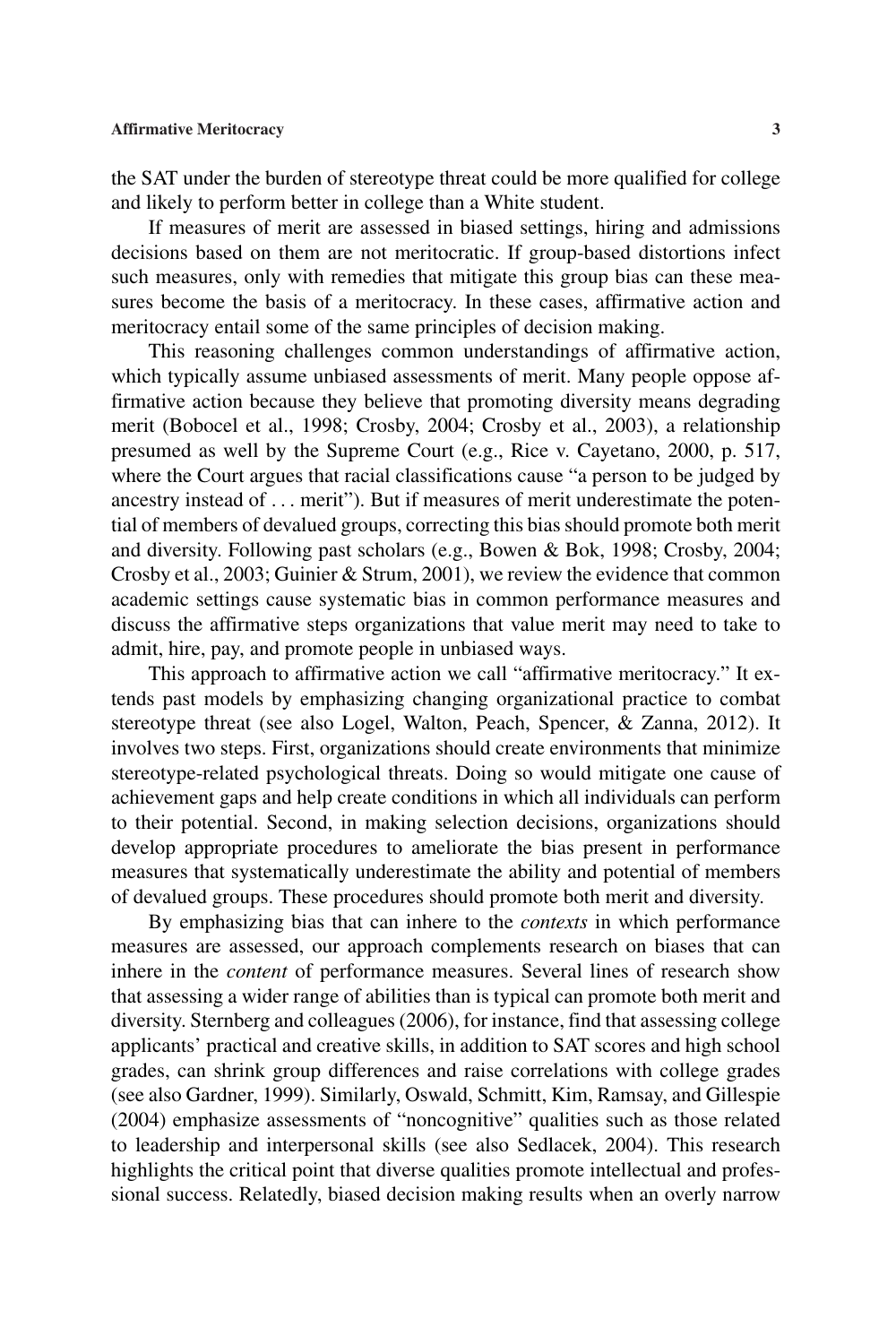predictor shows a larger group difference than exists on the criterion; relying on a narrow predictor can lead to the rejection of candidates with low scores on this measure but strengths on important unmeasured variables (i.e., *selective system bias*, Jencks, 1998). Other research highlights the importance of using broad measures to evaluate selection decisions (e.g., Guinier & Strum, 2001; Oswald et al., 2004). For instance, even when minority-group students perform worse in college than nonminority students, they may go on to careers and professional success that equal or exceed those of nonminorities (Bowen & Bok, 1998). We complement this past research by examining bias in traditional measures of academic ability grades and test scores—and the origin of this bias in the psychological context of common academic environments.

This article proceeds in three parts. First, we describe psychological threats that bias measures of intellectual performance, evidence for the bias, its magnitude, and its implications for the interpretation of group differences. Second, we discuss how organizations can reduce psychological threats and raise the performance of people from stereotyped groups. Third, we discuss implications for admissions and employment decisions.

### **Psychological Threats Bias Measures of Academic Performance**

Measures of academic performance (e.g., test scores, grades) can be biased indicators of intellectual capacity in several ways (Jencks, 1998). One way is that they can predict subsequent intellectual performance less strongly for one group than for another (bias in slope). A college admissions test could correlate less strongly with college grades for women than for men. Another way is that they can underestimate the subsequent level of performance of one group relative to that of another (bias in intercept). Women could earn better grades in college than men with the same score on the SAT. It has long been asserted that most modern assessments are not subject to significant bias of either type (Jencks, 1998; Jensen, 1980; Sackett & Wilk, 1994). But new data from several sources suggest that the second kind of bias is pervasive: Common measures of academic performance underestimate the ability of negatively stereotyped students relative to nonstereotyped students and do so throughout the performance range (Walton & Spencer, 2009).

# *Laboratory Research: Psychological Threats Undermine Academic Performance*

This mean-level bias arises from the psychological context in which performance measures are typically assessed. When ethnic minority students perform in school, or when women perform in quantitative fields, they are often aware of stereotypes that impugn the ability of their ethnic or gender group. They may worry that a poor performance could lend credence to the stereotype. This worry, termed *stereotype threat*, can take up needed executive resources and undermine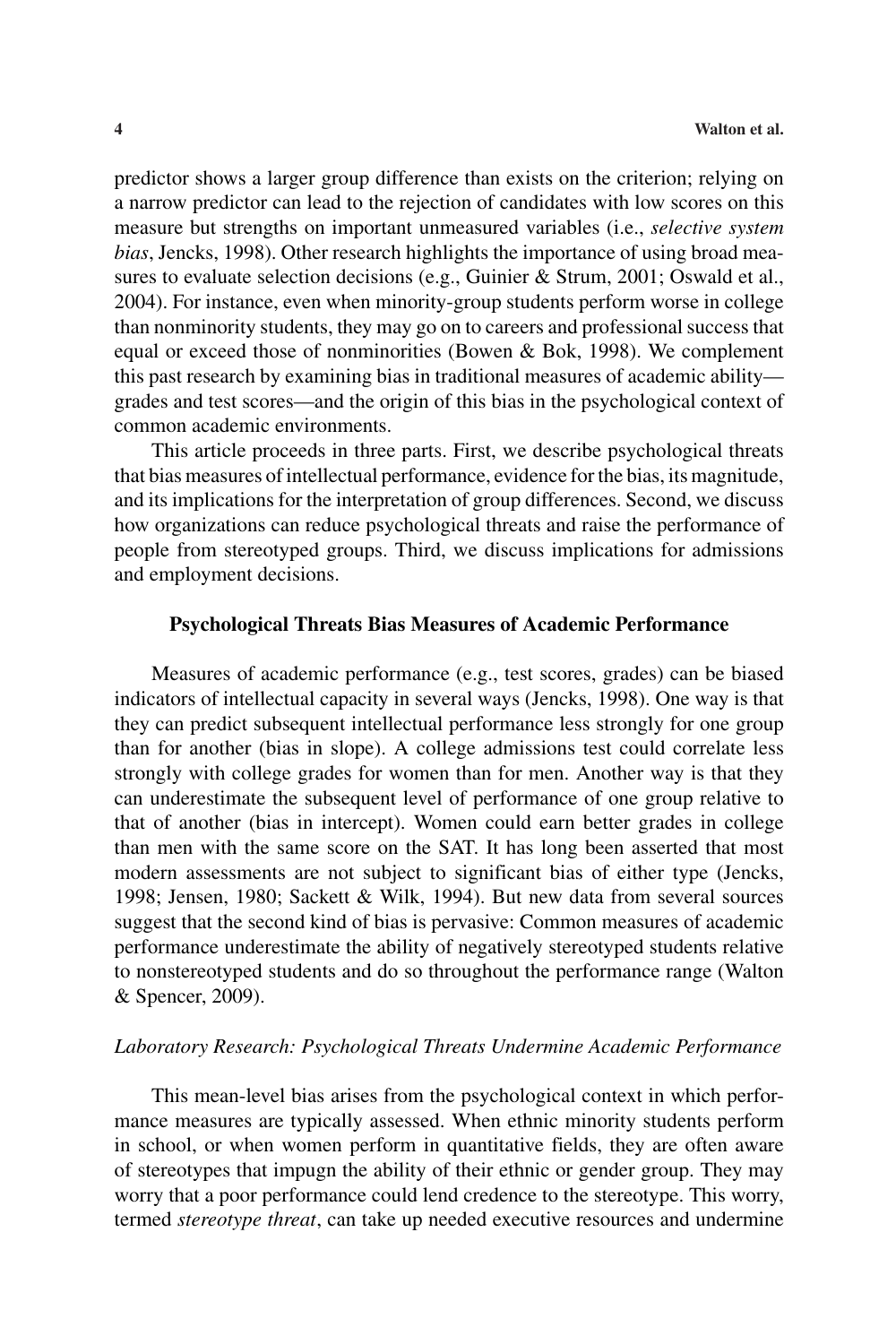intellectual performance (Steele et al., 2002). In a classic series of studies, Black students performed worse than White students on a GRE test described as evaluative of verbal ability, an arena in which Blacks are negatively stereotyped. But when the same test was described as nonevaluative—rendering the stereotype irrelevant—Blacks performed as well as Whites (controlling for SAT scores, Steele & Aronson, 1995). In another classic study, women told that men outscored women on a difficult math test performed worse than men. But when told that the test yielded no gender differences—refuting the stereotype—women and men performed equally well (Spencer, Steele, & Quinn, 1999). Stereotype threat can undermine performance in any group whose ability is negatively stereotyped in a domain, including among Latinos and people of lower socioeconomic status (SES) taking intellectual tests, the elderly taking memory tests, and even members of high-status groups when they face negative stereotypes (see Steele et al., 2002). But stereotype threat primarily disadvantages people who face pervasive negative intellectual stereotypes in school and work settings—generally, non-Asian ethnic minorities and, in math, science, and engineering, girls and women.<sup>1</sup>

# *Evidence that Psychological Threats Create Bias in Real-World Measures of Academic Performance*

Hundreds of laboratory experiments demonstrate the basic stereotype threat effect. But does stereotype threat undermine real-world academic performance (see also Aronson & Dee, 2012)? The hypothesis that it does is theoretically consistent—standardized tests, for instance, are typically taken in conditions similar to those that trigger stereotype threat in the laboratory; for example, they are represented as evaluative of stereotyped abilities. Nonetheless, the real-world effects of stereotype threat are controversial (Sackett, Hardison, & Cullen, 2004). As one critic charges, "No one has ever demonstrated that stereotype threat has any effect on black [students'] performance on actual tests that matter" (Sander, 2004a, p. 1996).

There are at least three ways to examine this question. First, if stereotype threat undermines real-world performance, then stereotyped students who

<sup>&</sup>lt;sup>1</sup>More research has examined the effect of stereotype threat on school performance than on work performance. Thus how threat arises, affects performance, and can be reduced is better understood within school contexts. Nonetheless, a consideration of stereotype threat in work settings remains important (see Roberson & Kulik, 2007). For instance, stereotype threat can cause decrements in performance on personnel tests (Gonzales, Blanton, & Williams, 2002) and on important work tasks like negotiations (Kray, Thompson, & Galinsky, 2001) and in nonperformance outcomes that affect professional success such as people's sense of belonging in stereotype-laden fields, trust of companies, and career aspirations and motivation (Cheryan, Plaut, Davies, & Steele, 2009; Davies, Spencer, Quinn, & Gerhardstein, 2002; Purdie-Vaughns, Steele, Davies, Ditlmann, & Crosby, 2008; Murphy, Steele, & Gross, 2007). It is thus important to consider both how stereotype threat affects measures of academic performance employers use to make hiring decisions and how threat can be reduced within work contexts.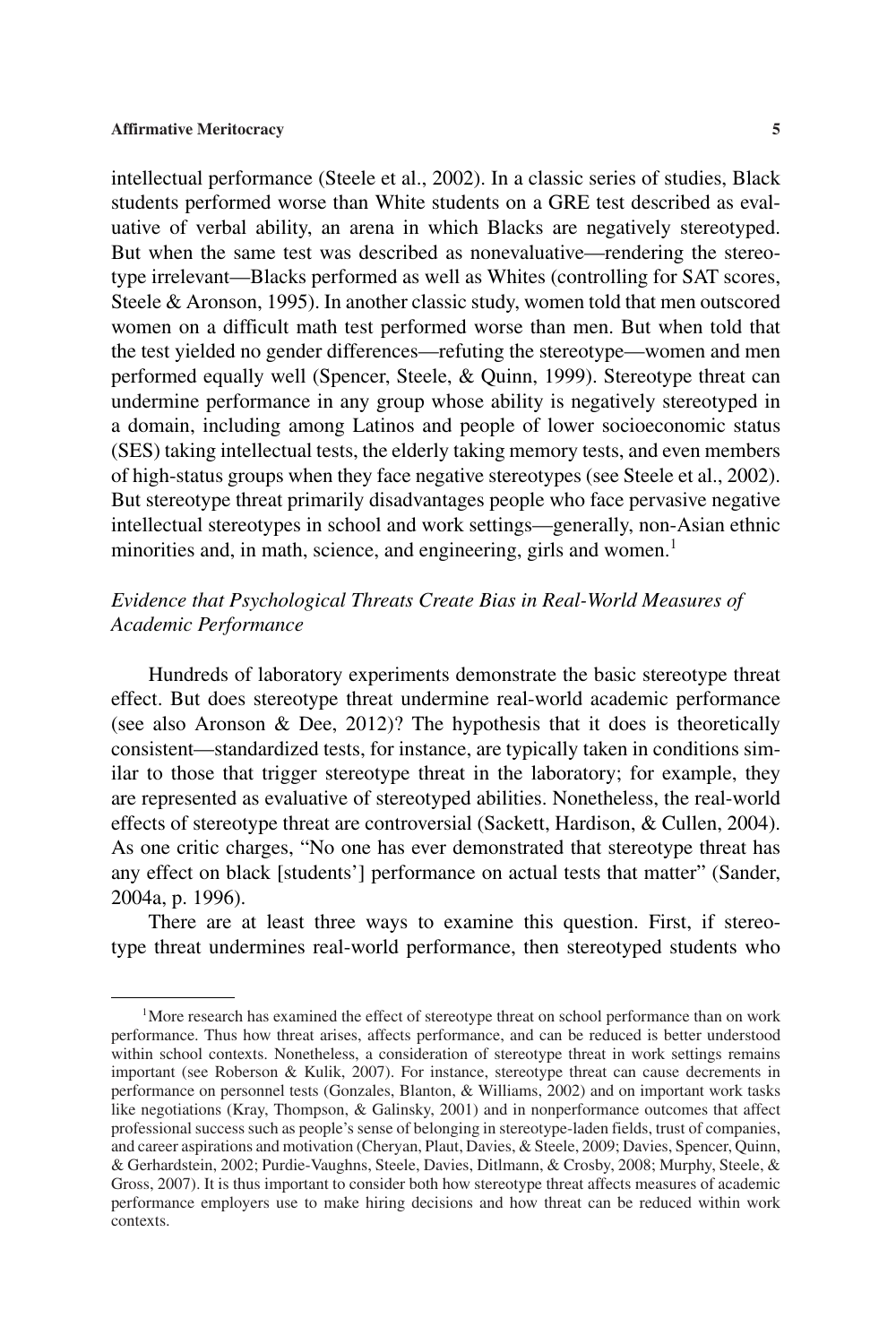experience more threat should do worse. In a sample of nearly 4,000 college students at 28 schools, Massey and Fischer (2005) found evidence for this hypothesis. Controlling for demographic variables and prior academic performance, Black and Latino students who reported experiencing more stereotype threat subsequently earned lower grade point averages (GPAs). Importantly, this relationship held only for students taking classes with few ethnic minority professors, where stereotype threat is most relevant (see also Fischer, 2010; Massey & Probasco, 2010; Mendoza-Denton, Downey, Purdie, Davis, & Pietrzak, 2002; Owens & Massey, 2011). Another study found evidence that, when cues heighten stereotype threat, stereotyped students' performance differentially drops. Reardon, Atteberry, Arshan, and Kurlaender (2009) examined the performance of more than 60,000 California high school students on the state graduation exam, a test that is represented as evaluative of students' intellectual ability, as a function of performance on prior state tests, which are represented as evaluating schools not students and may thus induce lower levels of stereotype threat. Comparing students with the same level of prior performance, Reardon and colleagues found that Black and Latino students performed worse on the graduation exam than nonminority students and that, on the math portion, girls performed worse than boys. The effects held controlling for many factors, and the authors attribute them to stereotype threat.

These studies, however, are correlational and subject to alternative explanations. Skeptics (Sackett, Borneman, & Connelly, 2008; Sackett et al., 2004; Sander, 2004b; Wax, 2009) and testing organizations (e.g., the College Board, Kobrin, Sathy, & Shaw, 2007) have called for a second test. If stereotype threat undermines real-world performance, then measures of academic performance should underestimate the intellectual ability and potential of stereotyped students. In part, stereotyped students' ability would be *latent*—underestimated by their level of performance (Walton & Spencer, 2009). If this *latent ability hypothesis* is correct then, in nonthreatening environments, stereotyped students should perform better than nonstereotyped students with the same level of prior performance.

This is an important test. Until recently, it went unassessed. Although past survey studies compare performance measures, such as SAT scores and college grades (e.g., Cullen, Hardison,  $\&$  Sackett, 2004), they do not reduce threat on either measure. As such, these studies test only whether one measure is normally assessed in a more threatening environment and so is more biased than the other. But psychological threats may be pervasive in intellectual environments, undermining both test scores and grades (Steele, 1997). The critical question is whether measures of academic performance underestimate the performance of stereotyped students in environments in which psychological threat has been reduced. Stereotype threat laboratory experiments provide relevant data, but each has limited statistical power and is restricted to a particular population and testing instrument.

To provide a comprehensive test of the latent ability hypothesis, two of us recently conducted a meta-analysis of these laboratory experiments (Walton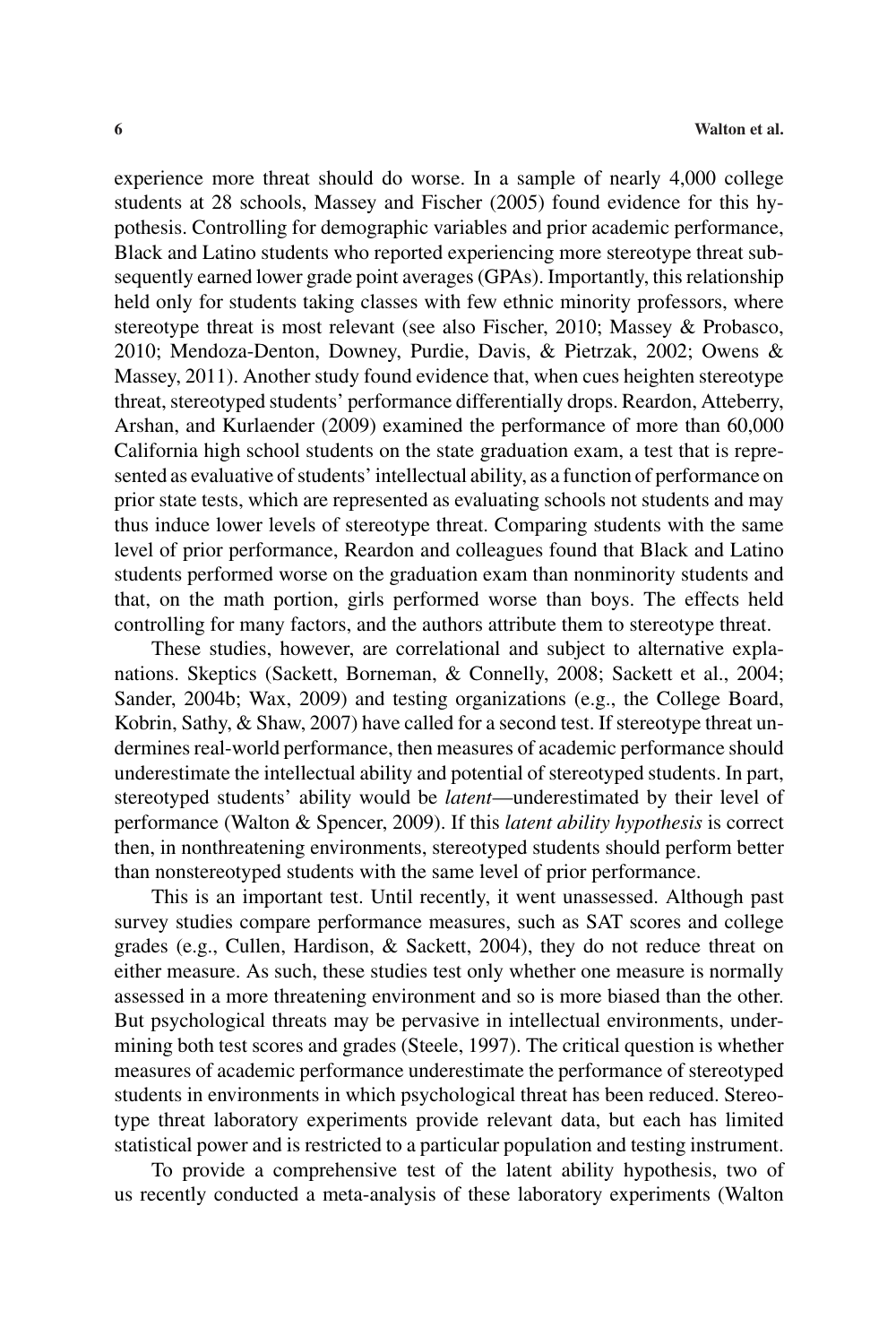& Spencer, 2009). We tested whether, among students who had the same level of prior real-world performance, stereotyped students would perform better than nonstereotyped students in conditions that reduce stereotype threat. The meta-analysis included data from 39 laboratory experiments. Participants  $(n = 3,180)$  resided in five countries, ranged from elementary school students to college students, and included Blacks and Latinos in the United States, Turkish residents of Germany, and girls and women in both North America and Europe. Each experiment assessed students' prior real-world academic performance in the domain at hand (e.g., SAT score, grades), manipulated stereotype threat, and assessed students' performance on a test in the same domain. The studies used diverse strategies to reduce stereotype threat, including (1) refuting the stereotype (e.g., portraying the test as not yielding group differences, Spencer et al., 1999), (2) rendering it irrelevant (e.g., portraying the test as nonevaluative, Steele & Aronson, 1995), and (3) providing an identity-relevant antidote to stereotype threat (e.g., a value-affirmation, Martens, Johns, Greenberg, & Schimel, 2006). The results were clear. Under conditions that reduce threat, stereotyped students performed better than nonstereotyped students who had the same level of prior real-world grades or test scores. The magnitude of this superior performance indexes the degree to which the prior measures underestimated stereotyped students' ability. It was just under one fifth of a standard deviation  $(d = 0.18)$ . Notably, this mean-level bias was found even though the prior performance measures predicted subsequent performance, and did so equally well for all groups. Psychological threat undermined stereotyped students' level of performance; it did not render that performance nonpredictive (see also Figure 1). $<sup>2</sup>$ </sup>

<sup>&</sup>lt;sup>2</sup>A methodological question involves the comparison group used to test latent ability. The meta-analysis of laboratory experiments compared stereotyped students in nonthreatening conditions to nonstereotyped students in nonthreatening conditions. This is because nonstereotyped students experience a performance boost called *stereotype lift* when they are aware that an outgroup is negatively stereotyped in a testing situation (Walton & Cohen, 2003). Comparing stereotyped students to nonstereotyped students in threat conditions would thus introduce a benefit for one group and not the other and so create a confound. In the subsequent meta-analysis of intervention field experiments, White students' performance did not vary by condition so, to maximize statistical power, this meta-analysis compared stereotyped students in treatment conditions to nonstereotyped students in both conditions. Sackett & Ryan (2012) reject this comparison in the meta-analysis of laboratory experiments. They write that the estimate of nonstereotyped students' ability is "downwardly biased" (p. 255) in nonthreatening conditions because in this condition they do not benefit from stereotype lift. Instead, they advocate comparing stereotyped students (in nonthreatening conditions) to nonstereotyped students in threatening conditions. Yet if the best estimate of ability is one that occurs when people benefit from a negative stereotype about an outgroup, then performance in nonthreatening conditions—which take stereotypes off the table for everyone—is "downwardly biased" for both groups. From this perspective, in the ideal comparison both groups would benefit from stereotype lift; such data do not exist. In the present comparison the ostensible "bias" extends to both groups. Sackett and Ryan's preferred comparison would, without justification, estimate nonstereotyped students' ability while they benefit from stereotype lift and stereotyped students' ability without this benefit. Additionally, this critique simply ignores the parallel evidence for latent ability from the meta-analysis of intervention field experiments. Not only does this second meta-analysis replicate the first meta-analysis; the results from the latter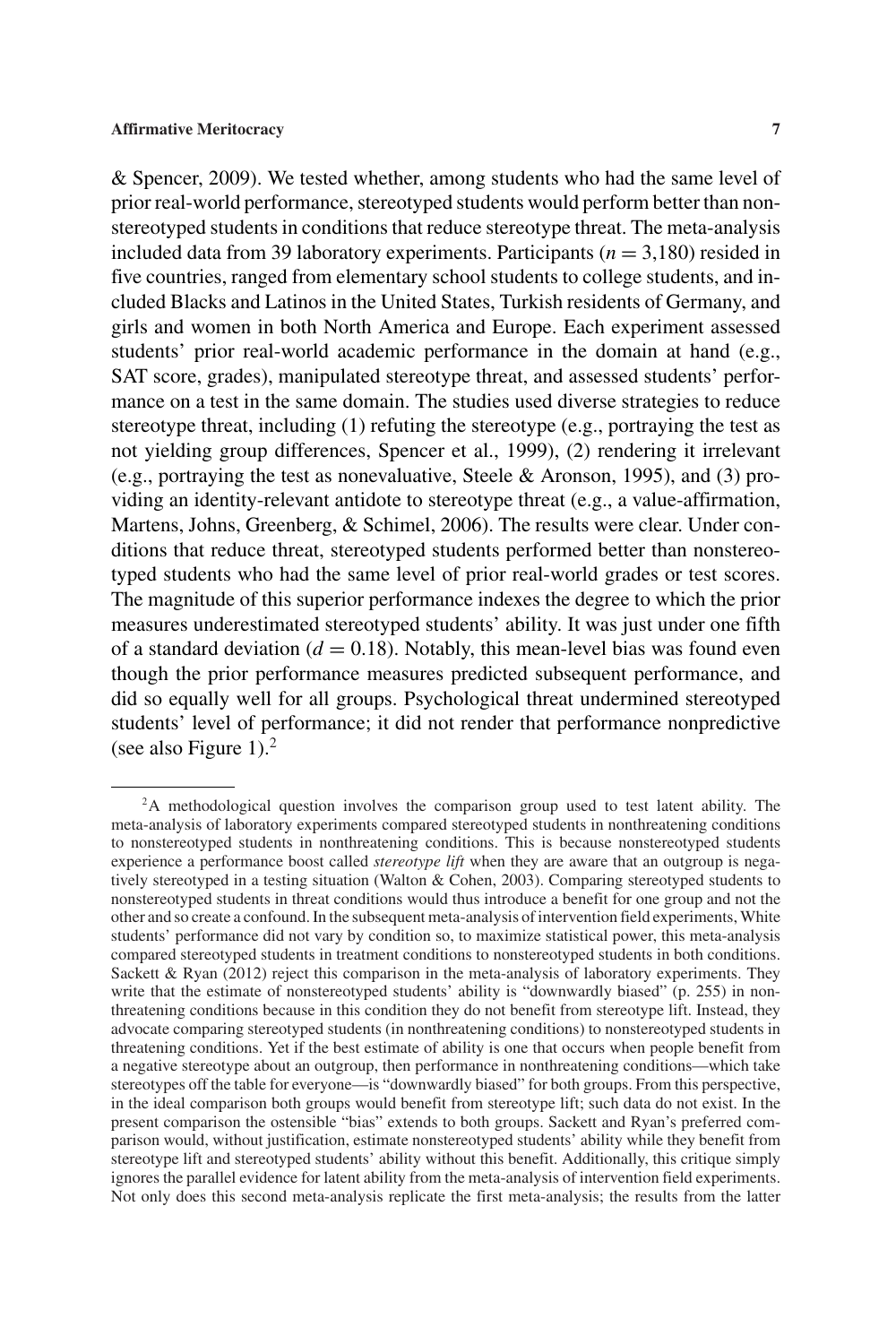

**Fig. 1.** Classroom performance of Black and White students in control conditions and in treatment conditions designed to reduce stereotype-related threat as a function of prior academic performance (grades and standardized test scores). The figure shows the meta-analytic combination of results from the value-affirmation intervention (Cohen et al., 2006), the Twenty first Century Program (Steele, 1997; Steele et al., 1998), and the social-belonging intervention (Walton & Cohen, 2007). The latent ability effect is the difference between Black students in treatment conditions and White students at each level of pretreatment performance (*p*'s *<* .01). The meta-analysis of stereotype threat laboratory experiments yielded parallel results (Walton & Spencer, 2009). GPA = grade point average. Adopted from Walton and Spencer (2009), figure 2D.

A striking finding involved the ubiquity of the bias. It was found among students with all levels of prior performance, from diverse stereotyped groups (e.g., various ethnic minorities, girls, and women), of diverse ages (K-12 through college) and nationalities (U.S. and non-U.S.), and in studies that used a wide range of measures of prior performance (various real-world tests and grades). None of these variables moderated the effect. In addition, the included studies featured diverse postmanipulation measures of performance (various intellectual tests) and diverse strategies to reduce threat. The broad range of populations and testing conditions in which latent ability was found suggests that psychological threat is the norm in academic environments (Steele, 1997).

are, if anything, more pertinent as it estimates the degree to which common performance measures underestimate the academic potential, growth, and learning of students in a new environment. To the extent that this is exactly what college admissions tests like the SAT are intended to do, this bias is highly problematic and requires remedy.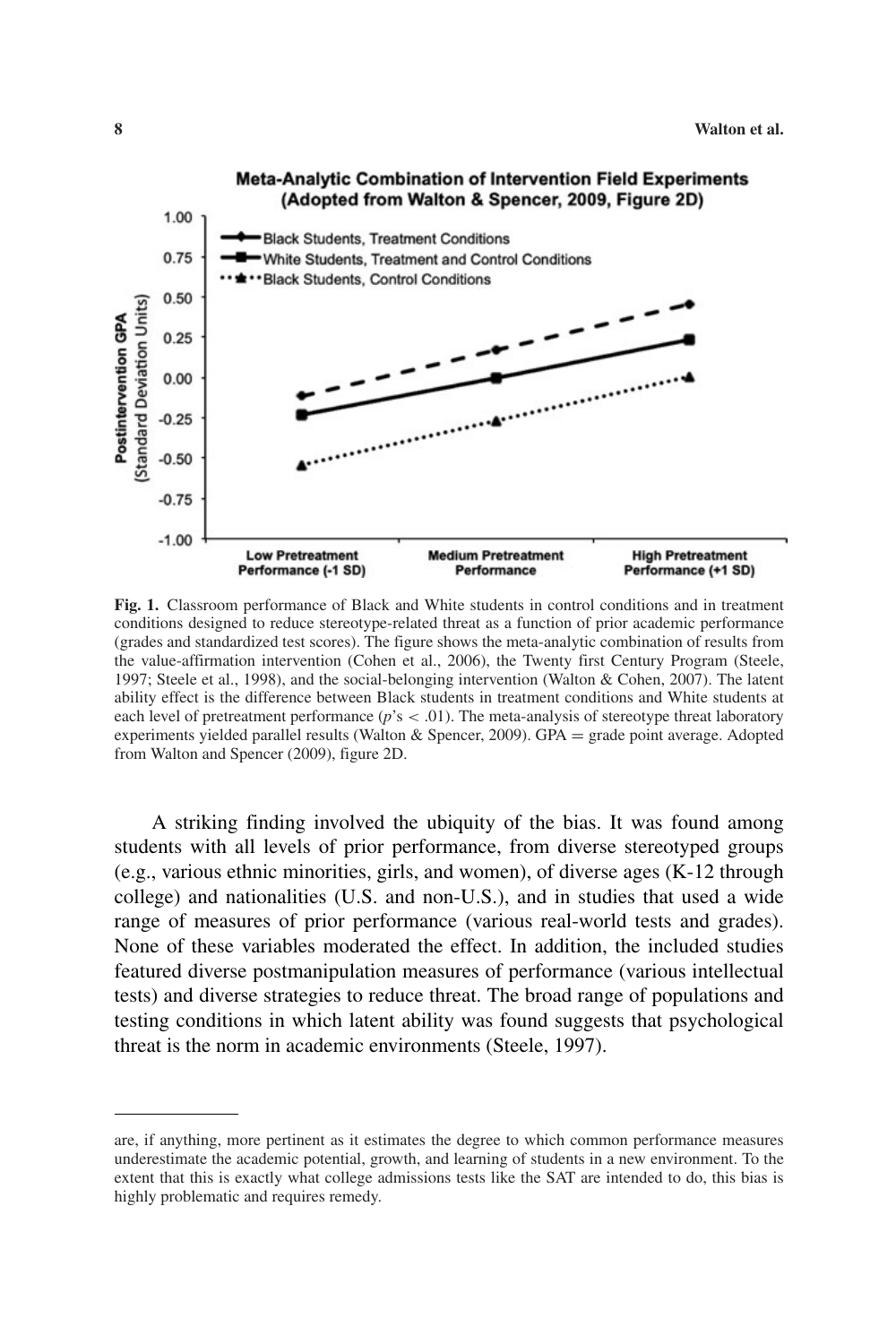The third and perhaps most meaningful test of the hypothesis that stereotype threat undermines students' real-world performance comes from randomized interventions to reduce stereotype-related threat in field settings. These interventions have been shown to raise stereotyped students' scores on standardized tests (e.g., Good, Aronson, & Inzlicht, 2003) and grades in real-world classrooms (e.g., Cohen, Garcia, Apfel, & Master, 2006; Steele et al., 1998; Walton & Cohen, 2011) and to narrow group differences. In a later section we describe these interventions in detail. They provide rigorous causal evidence that stereotype-related threat undermines students' real-world academic performance.

In addition, these interventions provide an opportunity to test whether the latent ability effect replicates when the performance outcome is students' real-world grades. In a second meta-analysis, Walton and Spencer (2009) examined three randomized interventions designed to reduce stereotype-related threat among Black students (*n* = 15,796; Cohen et al., 2006; Steele et al., 1998; Walton & Cohen, 2007). The results paralleled those from the laboratory studies. Black students in intervention conditions performed significantly better than White students who had the same prior grades and test scores. Once again this bias was found throughout the performance range (see Figure 1), and the effect size  $(d = 0.17)$  nearly matched that from the laboratory studies  $(d = 0.18)$ . The probability of observing both effects by chance alone was 5 in one million. These results provide compelling evidence that the real-world performance of ethnic minorities in environments low in stereotype threat is underestimated by their test scores and grades as assessed in typical environments.

The size of the effect observed in the latent ability meta-analyses—0.17  $\leq d \leq$ 0.18—almost certainly underestimates the degree of bias in common performance measures. The effect size reflects the amount by which threat was reduced in the postmeasure of performance relative to the premeasure of performance. If some threat persisted in conditions designed to reduce threat, the observed effect sizes underestimate the degree of bias on the prior measure.<sup>3</sup> In light of its ubiquity and magnitude, we believe that this bias, even when unintended, is one of the most insidious forms of bias in modern school and work environments.

<sup>&</sup>lt;sup>3</sup>Two technical reasons also suggest that the observed magnitude of the latent ability effect underestimates the bias (see Linn & Werts, 1971). Both reasons issue from the possibility that stereotyped groups actually have, on average, less developed academic ability than nonstereotyped groups (e.g., as a result of prior disadvantage). If so, regardless of how well they perform on an initial measure, members of stereotyped groups will tend to regress to a lower group mean on a subsequent measure than members of nonstereotyped groups; they will thus perform less well at every level of prior performance. This is a consequence of imperfect reliability in performance measures, and will occur even if performance measures are nonbiased. The same effect will occur if the predictor (e.g., SAT scores) assesses only a portion of the variance in students' ability, if group differences exist in unmeasured aspects of ability, and if those unmeasured aspects of ability contribute to the criterion (e.g., college grades). These factors cause interpretive ambiguity when underperformance is observed. But when latent ability is observed, they lend confidence to the effect and suggest that the observed effect sizes underestimate the bias.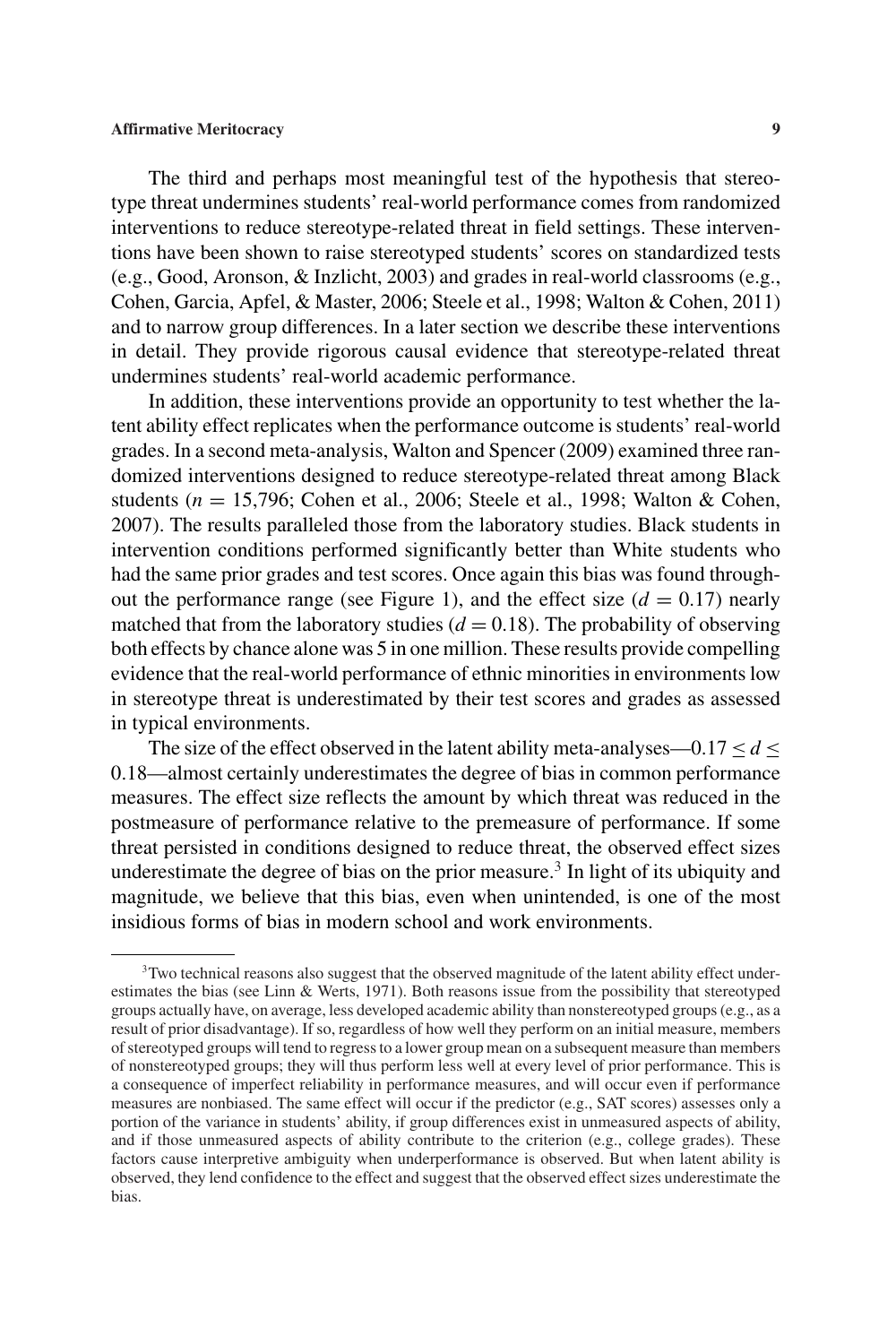The meta-analyses directly test the concern about stereotype threat raised by Sackett and colleagues (2004, 2008). These scholars assert that stereotype threat is only a laboratory phenomenon—that it undermines the performance of stereotyped students below the level that would be expected on the basis of their prior performance. Consistent with this view, the meta-analysis of laboratory experiments yielded evidence of *underperformance*: At the same level of prior performance, stereotyped students performed worse in threatening conditions than nonstereotyped students. In the purified conditions of the laboratory, it may be that the level of threat can be increased above the level of threat in real-world settings (for alternative explanations, see Cohen & Sherman, 2005 and Footnote 3). But critically, the meta-analysis also yielded evidence of latent ability: In nonthreatening conditions, at the same level of prior performance stereotyped students performed better than nonstereotyped students. Sackett and colleagues may be right that a portion of the stereotype threat condition difference is due to the high level of threat that can be created in the laboratory. But this does not explain the whole condition difference. Rather, the stereotype threat condition difference also occurs because, in conditions that reduce threat, stereotyped students do better than expected based on their prior performance. That prior performance was itself polluted by stereotype threat. It underestimated stereotyped students' ability and potential in an environment without threat.

# *How Biased Are Real-World Measures of Academic Performance?*

The meta-analytic results suggest that psychological threats create a bias in standard measures of academic performance. How large is this bias? How much of real-world group differences does threat account for? We illustrate the size of the effect using the SAT, as this was the most common measure of prior performance in the studies included in the meta-analyses.

Extrapolating the results to the SAT raises the question of how representative the meta-analytic samples are of SAT testtakers. The samples are surely not fully representative but there are reasons to believe that the observed effect sizes generalize to broader samples and thus provide a reasonable first estimate of the degree of bias on the SAT. First, the effect was unmoderated by type of premeasure (e.g., standardized test scores vs. classroom grades), by demographic variables (e.g., type of stereotyped group), and by level of prior performance (i.e., the slopes in the different cells were parallel; see Figure 1). Second, although some studies targeted populations that are more affected by negative stereotypes—such as students personally invested in the domain at hand (Steele, 1997)—and could thus overestimate the effect, others recruited students from broad, heterogeneous populations. Third, as noted, the observed effect sizes may minimally estimate the bias. As researchers develop more effective ways to reduce threat, the estimate may rise. Consistent with this hypothesis, there was a positive relationship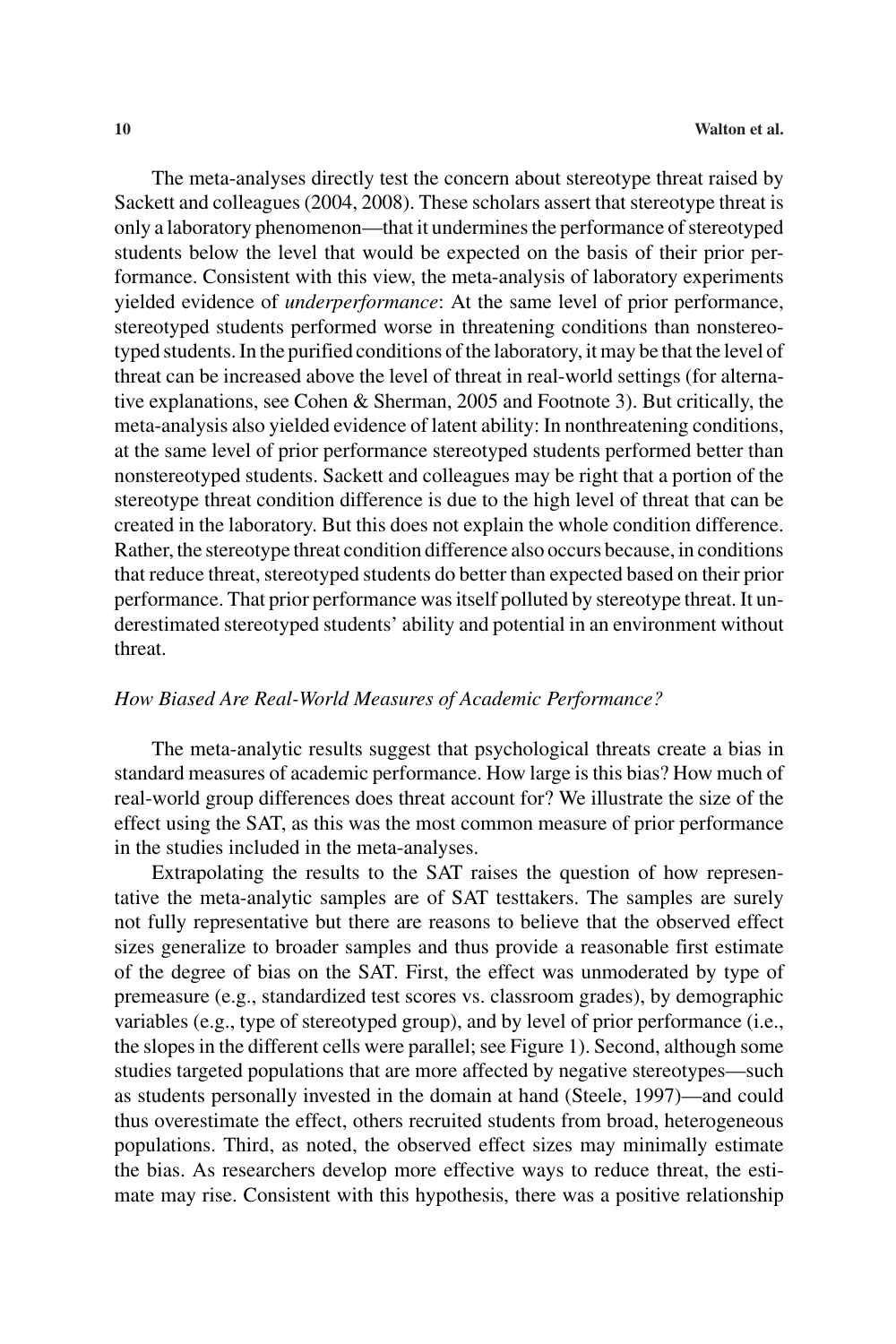between the size of the latent ability effect observed in the laboratory experiments and the year in which the study was reported. More recent studies yielded larger effects ( $r = .38$ ,  $p = .016$ ). Among the most recent half of studies (those conducted in 2004 or later), the latent ability effect size was  $d = 0.25$  ( $Z = 3.90$ ,  $p = .0001$ .

With these considerations in mind, we estimate the degree of bias on the SAT, emphasizing that these are initial estimates and that future research may provide greater precision. Given the differences in populations and the possibility that the observed effect sizes underestimate the bias, the effect sizes  $(ds = 0.17$  and  $0.18)$ are best seen not as point estimates but as empirical guidelines to the likely degree of bias. We therefore provide a range of estimates: a low estimate slightly smaller than the degree of bias observed in the meta-analyses  $(d = 0.15)$  and two slightly higher estimates ( $ds = 0.20$  and 0.25). Table 1 displays the proportion of group differences on the SAT that result from psychological threat given these estimates. The estimates suggest that psychological threat accounts for 57–94% of the gender gap on the SAT-Math test and 23–39% of the White/Latino gap and 17–28% of the White/Black gap on the SAT. Of course, many other factors contribute to racial/ethnic differences in academic performance, especially poverty (Phillips, Brooks-Gunn, Duncan, Klebanov, & Crane, 1998). As the table shows, together SES and psychological threat may account for much of race differences on the SAT.

Put differently, these estimates imply that a woman who receives a 600 on the SAT-Math test on average has the math ability of a man with a score of 620–630, and an ethnic minority student who receives a combined score of 1800 on the SAT has, on average, the intellectual ability and potential of a nonminority student with a score of 1850–1890.

### **Affirmative Meritocracy Step 1: Create a Stereotype-Safe Environment**

In preventing people from performing to their potential, psychological threats undermine meritocracy. The first step to restore meritocracy is to create *stereotypesafe environments* that minimize such threats. Doing so would allow schools and employers to recover significant human potential.

An important question is whether organizations should first test whether psychological threats depress students' or employees' performance before working to create stereotype-safe environments. We suggest that they need not for two reasons. First, in many ways efforts to remove stereotype-related threat are simply good educational and organizational practice, which benefit all people even as they are especially beneficial to members of stereotyped groups.<sup>4</sup>

<sup>4</sup>A reader may ask whether threat-reducing strategies could harm nonstereotyped students by reducing their benefit from stereotype lift, the performance boost nonstereotyped students experience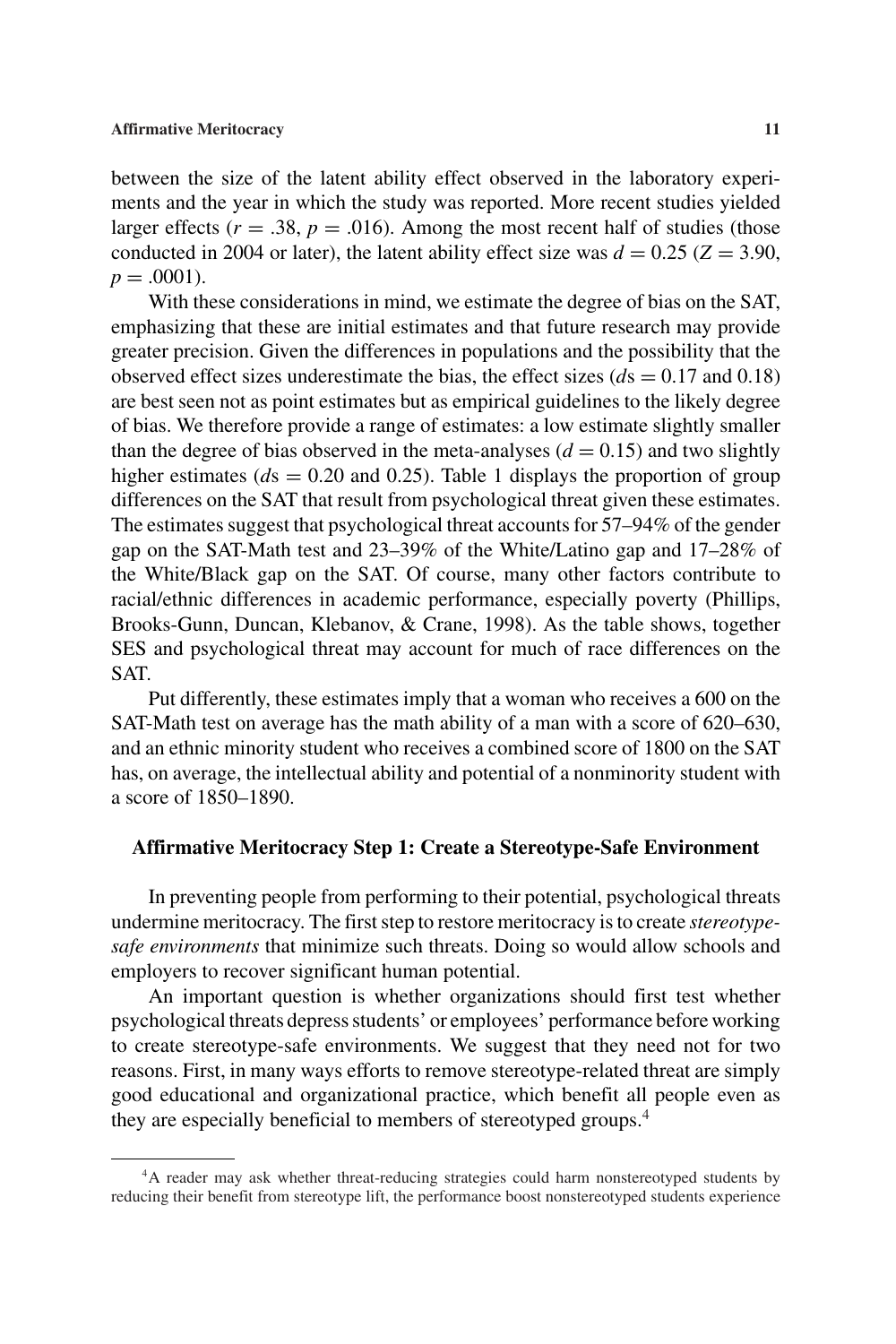|                                                      | Estimate of psychological threat |            |            |            |
|------------------------------------------------------|----------------------------------|------------|------------|------------|
|                                                      | None                             | $d = 0.15$ | $d = 0.20$ | $d = 0.25$ |
| Mean SAT-Math score: men                             | 531                              |            |            |            |
| Mean SAT-Math score: women/points lost due to threat | 500                              | 18         | 23         | 29         |
| Gender gap/% of gender gap due to threat             | 31                               | 57%        | 75%        | 94%        |
| Mean SAT score: Whites                               | 15798                            |            |            |            |
| Mean SAT score: Latinos/points lost due to threat    | 1358                             | 52         | 69         | 86         |
| White-Latino gap/% of White-Latino gap due to threat | 221                              | 23%        | 31%        | 39%        |
| % of White–Latino gap due to SES and threat          | 46%                              | 70%        | 78%        | 85%        |
| Mean SAT score: Blacks/Points lost due to threat     | 1272                             | 52         | 69         | 86         |
| White–Black gap/% of White–Black gap due to threat   | 307                              | 17%        | 22%        | 28%        |
| % of White-Black gap due to SES and threat           | 31%                              | 48%        | 54%        | 59%        |

**Table 1.** Estimated Proportion of Group Differences on the SAT due to Stereotype-Related Psychological Threat and to Socioeconomic Status (SES)

*Note.* Means derived from data published by the College Board (2011). SAT is the sum of SAT-Math  $(SD = 117)$ , SAT-Reading  $(SD = 114)$ , and SAT-Writing  $(SD = 113)$  (Max = 2400). Latinos comprise Mexicans/Mexican Americans, Puerto Ricans, and other Hispanics/Latinos/Latin Americans. Analyses assume that SES (i.e., "parental education, family income, and course-taking patterns") explains 49% and 44% of the White–Latino gaps and 30% and 33% of the White–Black gaps on the SAT-Math and -Reading tests, respectively (Camara & Schmidt, 1999, p. 7), and the mean of these on the SAT-Writing test. These estimates may be conservative. A broader definition of SES may account for more variance (Phillips et al., 1998). Analyses also assume that the effects of SES and psychological threat are independent. But if the contribution of SES to racial/ethnic achievement gaps is mediated by stereotype threat—perhaps low SES minorities perform worse in part because of stereotypes that target this intersectional identity—then the combination of the two effects may be less than the sum of their main effects. However, we know of no studies that partial out these effects.

Second, although evidence suggests that psychological threats are pervasive in intellectual settings, it may be difficult to determine the level of threat in a specific context. For instance, while individual-difference measures can provide a measure of the level of threat experienced in a setting (Cohen & Garcia, 2005; Mendoza-Denton et al., 2002; Pinel, 1999), people may not have full or

when they are aware that a negative stereotype targets an outgroup (Walton & Cohen, 2003). Contrary to this supposition, interventions to reduce stereotype threat in field settings generally either do not affect nonstereotyped students (e.g., value-affirmation and social-belonging interventions, Cohen et al., 2006; Walton & Cohen, 2011) or benefit nonstereotyped students (e.g., theory of intelligence interventions, Aronson, Fried, & Good, 2002). This may be because these interventions mitigate the effects of stereotypes only indirectly, reducing their impact on stereotype lift, and because they include elements that benefit all students. However, one study found a negative effect for nonstereotyped students. Moving demographic queries from before to after the AP calculus test seemed to lower boy's scores (Danaher & Crandall, 2008), an effect that is consistent with a reduction in stereotype lift, even as this intervention raised girls' scores, an effect that was larger in magnitude than the effect among boys. When such effects are found, complex questions about the interpretation of performance measures arise. To the extent that we aspire to create settings in which social stereotypes do not impinge upon performance—to create, for instance, stereotype-safe college math classes and professional settings our view is that performance is best assessed when group stereotypes are off the table for everyone.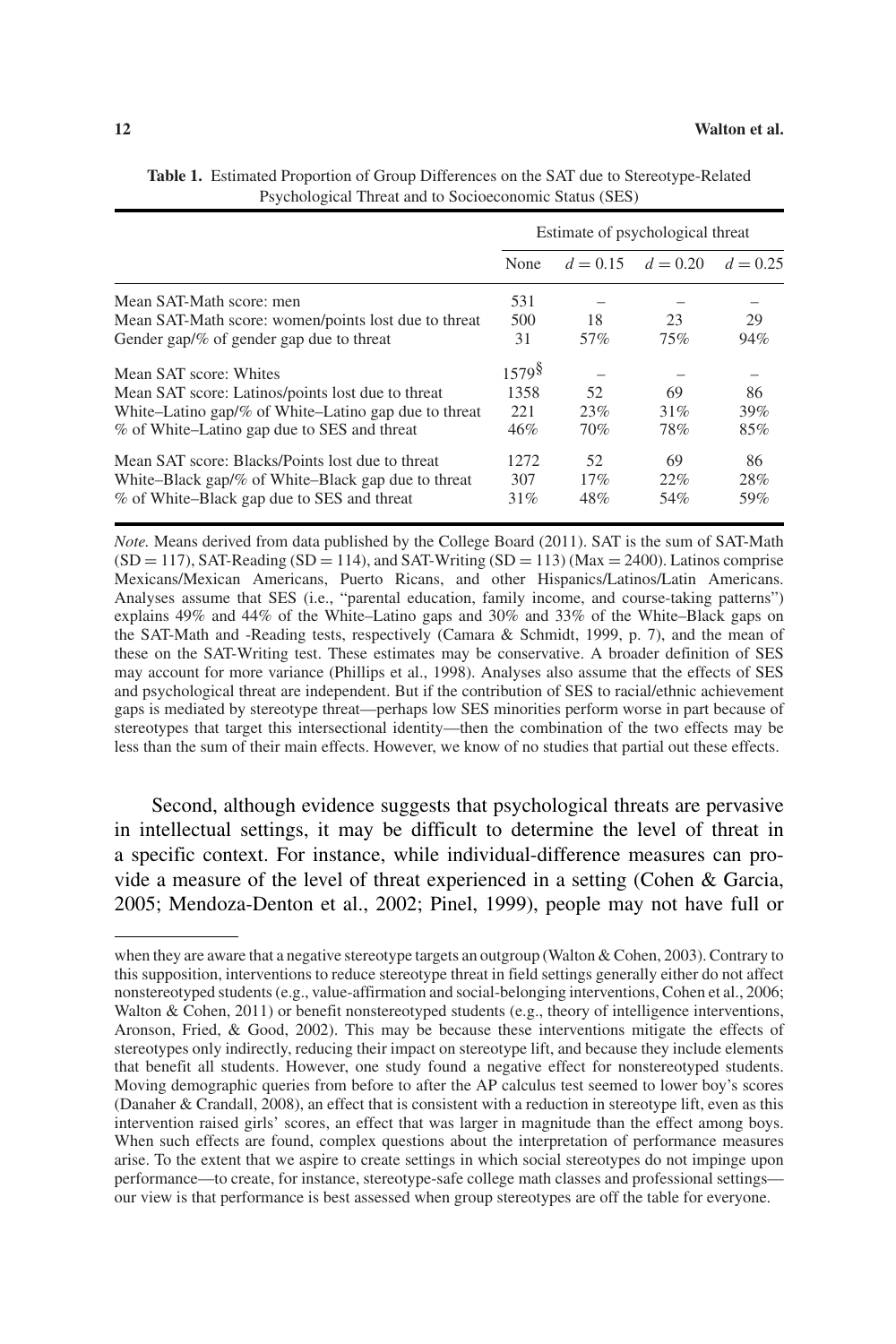unbiased access to these internal processes (Schmader, Johns, & Forbes, 2008). Members of disadvantaged groups are often motivated to see the world as fair (Laurin, Fitzsimons, & Kay, 2010; Lerner, 1980), to deny prejudice they experience (Crocker & Major, 1989; Taylor, Wright, Moghaddam, & Lalonde, 1990), and to suppress thoughts of negative stereotypes (Logel, Iserman, Davies, Quinn, & Spencer, 2009). Further, any pattern of relative performance could occur when psychological threats are present. If an organization observes underperformance if members of a stereotyped group perform worse than others with the same level of prior performance—then psychological threats (but possibly other factors) likely depress the performance of members of the stereotyped group below their potential. The absence of underperformance suggests that the current environment is not more threatening than the prior environment but the two environments may be threatening to the same degree. Even when latent ability is observed, threat may be present if the prior environment was especially threatening. In all these cases, reducing threat further would raise the performance of people from stereotyped groups.

A demand for proof of the presence of psychological threat in a setting may only delay action. Consider the confession of S. J. Green, director of research for British American tobacco, who, after years of denying the evidence that smoking causes cancer, rejected obstructionism "not just morally but intellectually" (Oreskes & Conway, 2010, p. 274). Green wrote:

A demand for scientific proof is always a formula for inaction and delay, and usually the first reaction of the guilty. The proper basis for such decisions is, of course, quite simply that which is reasonable in the circumstances.

When there is good reason to suspect that psychological threats undermine the performance of students or employees, and when an organization can take reasonable steps to address this possibility, it should do so.

The case for action is especially strong in contexts in which factors exist that research has identified as causing stereotype threat. These include settings in which people work on difficult tasks that are represented as evaluative of abilities associated with social stereotypes (Steele  $\&$  Aronson, 1995); cues that make group identity seem to be a potential basis of evaluation or exclusion, such as requests to report one's gender or ethnicity before a test (Steele & Aronson, 1995) or ambient cues that seem to define a field by group identity (Cheryan et al., 2009); the numeric underrepresentation of members of devalued groups (Inzlicht & Ben-Zeev, 2000; Murphy, Steele, & Gross, 2007; Purdie-Vaughns et al., 2008), especially among people in power; sexist or racist treatment (Logel et al., 2009b); and messages about diversity that do not acknowledge or value the positive characteristics and contributions of people from diverse groups (e.g., colorblindness ideologies; Purdie-Vaughns et al., 2008; see also Derks, van Laar, & Ellemers, 2007.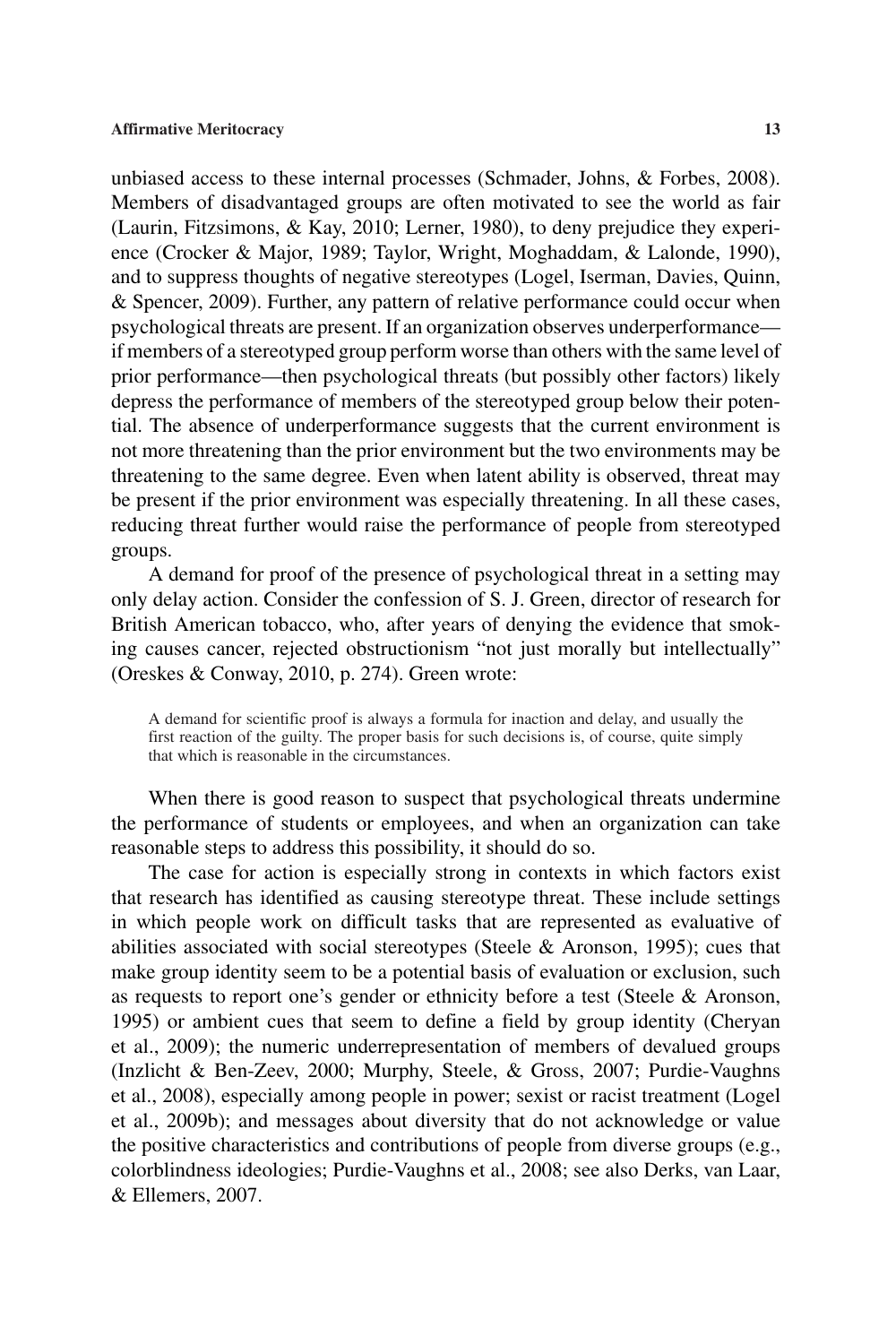How can a school or company create a stereotype-safe environment? Research suggests many strategies, which we review later. But there is no magic bullet. The nature of the threat may differ by context (see Shapiro & Neuberg, 2007). Organizations should test different strategies to identify those that are most effective for them. Additionally, we emphasize that psychological threat is only one cause of achievement gaps. Structural factors alone, such as high levels of poverty in ethnic minority communities, can cause large group differences (Phillips et al., 1998). In addition, students in low-income, minority classrooms may literally receive a gap-producing education in curricula and pedagogy (e.g., Darling-Hammond, 1990; Ladson-Billings, 2006). Interventions to reduce psychological threat do not mitigate poverty, improve teacher quality, or teach academic content. Instead, they allow students to take advantage of learning opportunities available to them (Yeager & Walton, 2011). In this way, threat-reduction, poverty-reduction, and curricular and pedagogical reforms are complimentary and nonsubstitutable. All are needed to close achievement gaps.

# *Create a Genuinely Welcoming Environment*

The first step to reducing psychological threat is to ensure that the environment is genuinely welcoming of people from diverse groups. Obviously prejudice does not promote a positive environment; if prejudice—whether conscious or nonconscious—exists in a setting, it should be reduced (Kang & Banaji, 2006). Indeed, teachers' level of implicit racial bias predicts the size of the racial achievement gap in their classrooms (Van den Bergh, Denessen, Hornstra, Voeten, & Holland, 2010). Even subtle cues communicated as a result of prejudice can have negative effects (Sue et al., 2007). In one series of studies, female engineering students interacted with male students who had previously completed a subtle measure of sexism. More sexist men behaved more dominantly and women they interacted with scored worse on a subsequent engineering exam (Logel et al., 2009b).

Incidental cues too can communicate to targets of stereotypes that they are not valued. Exposure to gender-stereotypic commercials (like for skin care products) can undermine women's aspirations and performance in math and science (Davies et al., 2002). Ambient cues that prime a masculine representation of a field, like Star Trek posters and video games in a computer science setting, can undermine women's sense of belonging and interest (Cheryan et al., 2009). A company that espouses colorblindness but employs few ethnic minorities may seem untrustworthy to Black professionals (Purdie-Vaughns et al., 2008; see also Murphy et al., 2007). Changing the representations people are exposed to (e.g., replacing Star Trek posters with nature posters), endorsing a multicultural philosophy that explicitly values diversity, conveying that the unique qualities of people from minority groups such as their language or religion are valued (Derks et al.,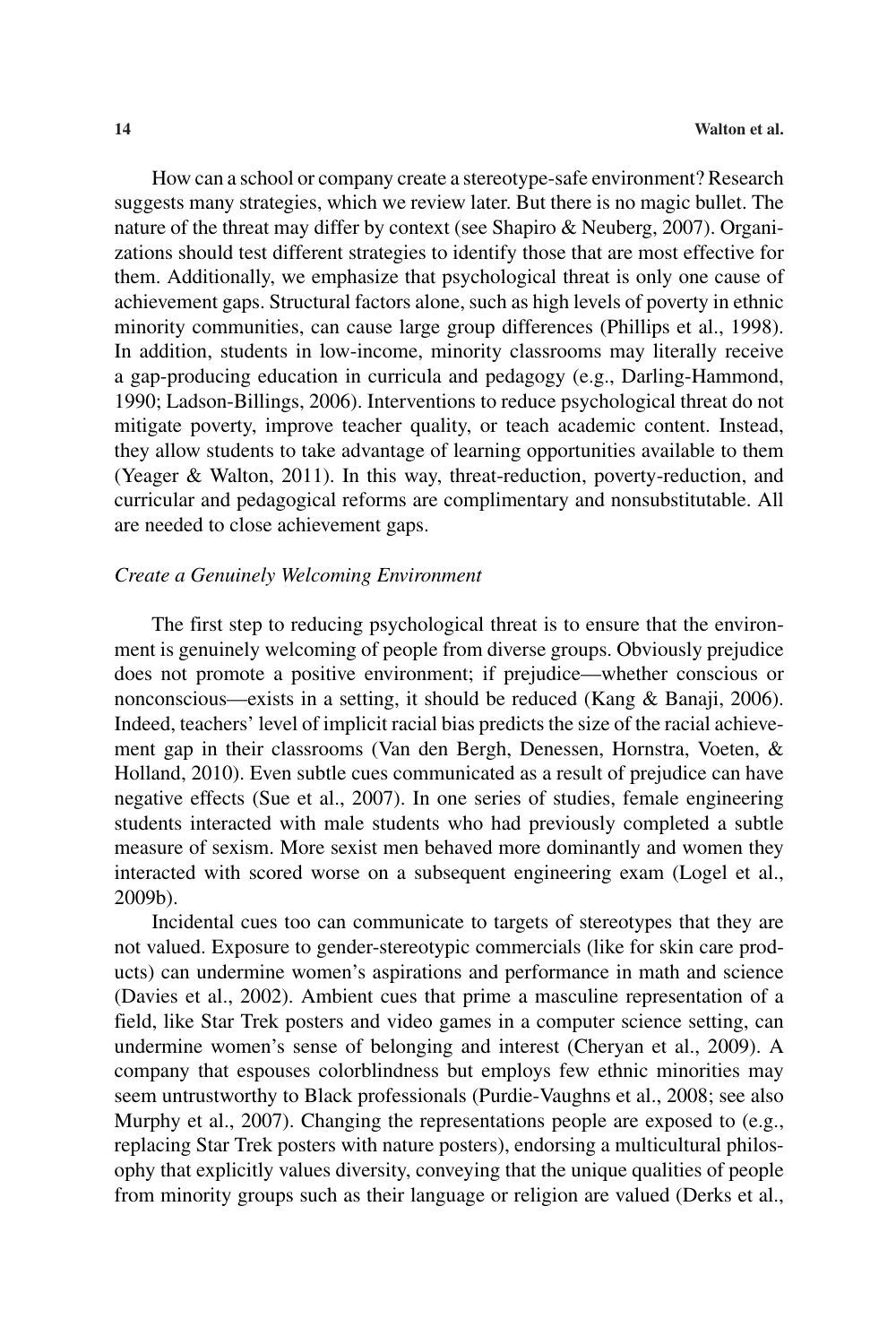2007), or increasing the representation and visibility of minority-group members can thus improve the outcomes of people from stereotyped groups.

In testing settings too, incidental cues can cause stereotype threat if they lead students to suspect that their group identity is at risk (see Steele et al., 2002). Removing these threatening cues can raise performance. One such cue is the request to report one's race or gender before a test. In a classic study, Steele and Aronson (1995, Study 4) found that Black students asked to indicate their race before an ostensibly nonevaluative test performed worse. Presumably, the request evoked in Black students a worry about being viewed in light of the stereotype. Do such demographic queries add to the burden of stereotype threat in real-world settings where tests are represented as evaluating ability? In some cases they can. In a reanalysis of field-experimental data, Danaher and Crandall (2008) found that requesting demographic information after instead of before the Advanced Placement (AP) calculus test raised girls' scores. If implemented nationwide, Danaher and Crandall estimated that this change would increase the number of girls who receive college calculus credit each year by 4,700. Some in the standardized testing industry dispute this conclusion (Stricker & Ward, 2008), and there remain questions about when and for whom demographic queries exacerbate threat on evaluative real-world tests. But insofar as such a change is essentially cost-free and could bring important benefits, it is reasonable to make.

Another threatening cue is working in the presence or numeric majority of members of the nonstereotyped group. Taking a math test in a group of men, for instance, can trigger stereotype threat among women and undermine performance (Inzlicht & Ben-Zeev, 2000). One field study with a national sample found that Black adults performed worse when a vocabulary quiz was administered in a faceto-face conversation by a White interviewer than by a Black interviewer (Huang, 2009). The Black interviewer cut the gap in performance between Black and White respondents by half and, controlling for demographic variables, eliminated it. Similarly, taking advantage of natural experiments, large-scale field studies find that having a female professor can raise women's performance in math and science classes (Carrell, Page, & West, 2010) and having a same-race teacher can raise Black students' school achievement (Dee, 2004; see also Massey & Fischer, 2005). This research suggests that, in some cases, altering the social composition of academic settings might reduce threat. That said, it may be impractical in many settings to rearrange the social environment in such ways. There may also be political and ethical reasons to choose alternative strategies to reduce threat (e.g., fostering better intergroup relationships, Walton & Carr, 2012).

### *Create a Positive Subjective Environment*

Creating a genuinely welcoming environment may be necessary but insufficient. A key insight in past research involves the importance of*subjective construal*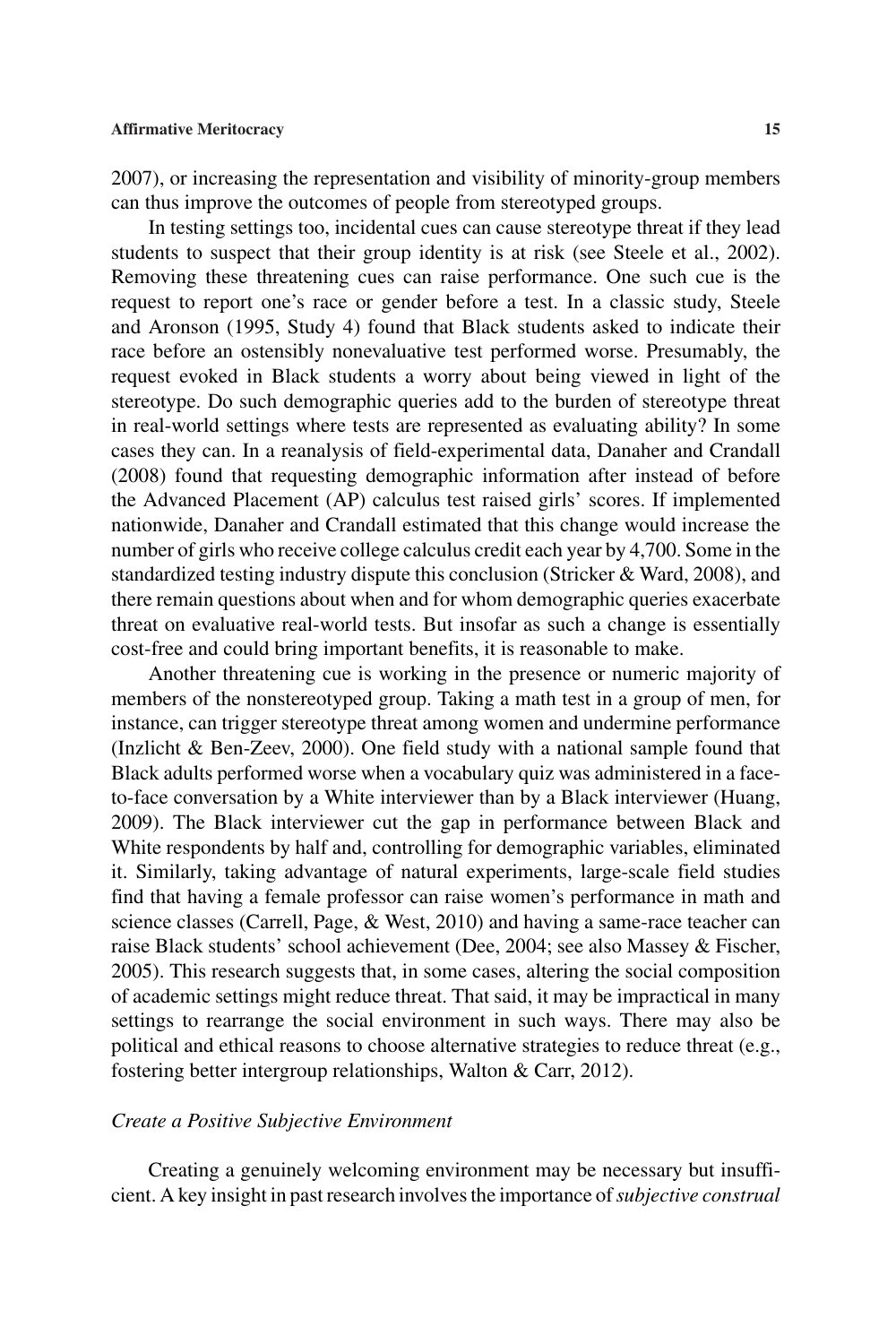(Steele, 1997). Two people can construe and experience the same event very differently. As only stereotyped students risk being viewed in light of the stereotype, taking an evaluative test may be threatening to stereotyped students but not to others. Subjective construal provides an important point of entry for intervention. Changing stereotyped students' construal of intellectual tests and other aspects of the academic environment can boost their motivation and performance.

*Directly challenge students' assumptions about intellectual tests*. The perception that an intellectual test is evaluative of a stereotyped ability can trigger stereotype threat (Steele & Aronson, 1995). In real-world settings, it may not be possible (or ethical) to portray high-stakes tests as nonevaluative. But threat can also be mitigated by refuting the validity of the stereotype. For instance, assuring people that a test is "fair" across different groups—that it yields no group difference in performance—can make tests, in actuality, fairer (Spencer et al., 1999). In one study, White women scored 50% better on a practice calculus final exam said to be "fair" across gender groups as compared to when the test was presented merely as evaluative of ability (Good, Aronson, & Harder, 2008). We do not advocate misrepresenting tests. But whether or not efforts are made to change students' representations, students take tests with assumptions about what the test evaluates and how they and their group stack up relative to others. If group differences emerge primarily *because* people anticipate such differences, it is important to challenge this assumption.

*Indirect strategies to reduce apprehension about negative stereotypes*. The worry that one could be perceived in light of a negative stereotype can also be allayed indirectly. For instance, asking students to describe aspects of their individual self before taking a test can convey that they are seen as individuals rather than as representatives of a group, and thus improve performance (Ambady, Paik, Steele, Owen-Smith, & Mitchell, 2004; Gresky, Ten Eyck, Lord, & McIntyre, 2005). Likewise, blurring the perceived boundaries between groups, as by asking women to reflect on characteristics that are shared between women and men, can make group stereotypes seem less relevant (Rosenthal & Crisp, 2006; see also McGlone & Aronson, 2007).

Another way to reduce apprehension about negative stereotypes is to facilitate better relationships between people from stereotyped and nonstereotyped groups (Walton & Carr, 2012). Insofar as stereotype threat arises from a worry about how one will be perceived and evaluated across group lines (e.g., Cohen & Steele, 2002; Logel et al., 2009b), improving intergroup relationships may reduce worries about being evaluated negatively. For instance, one series of studies found that small cues that created the sense of working with a man on a math test reduced stereotype threat among women even when students performed individually (Carr, Aguilar, & Walton, 2012, in preparation). In this research, receiving a friendly tip from a man taking the same test raised women's scores on an evaluative math exam;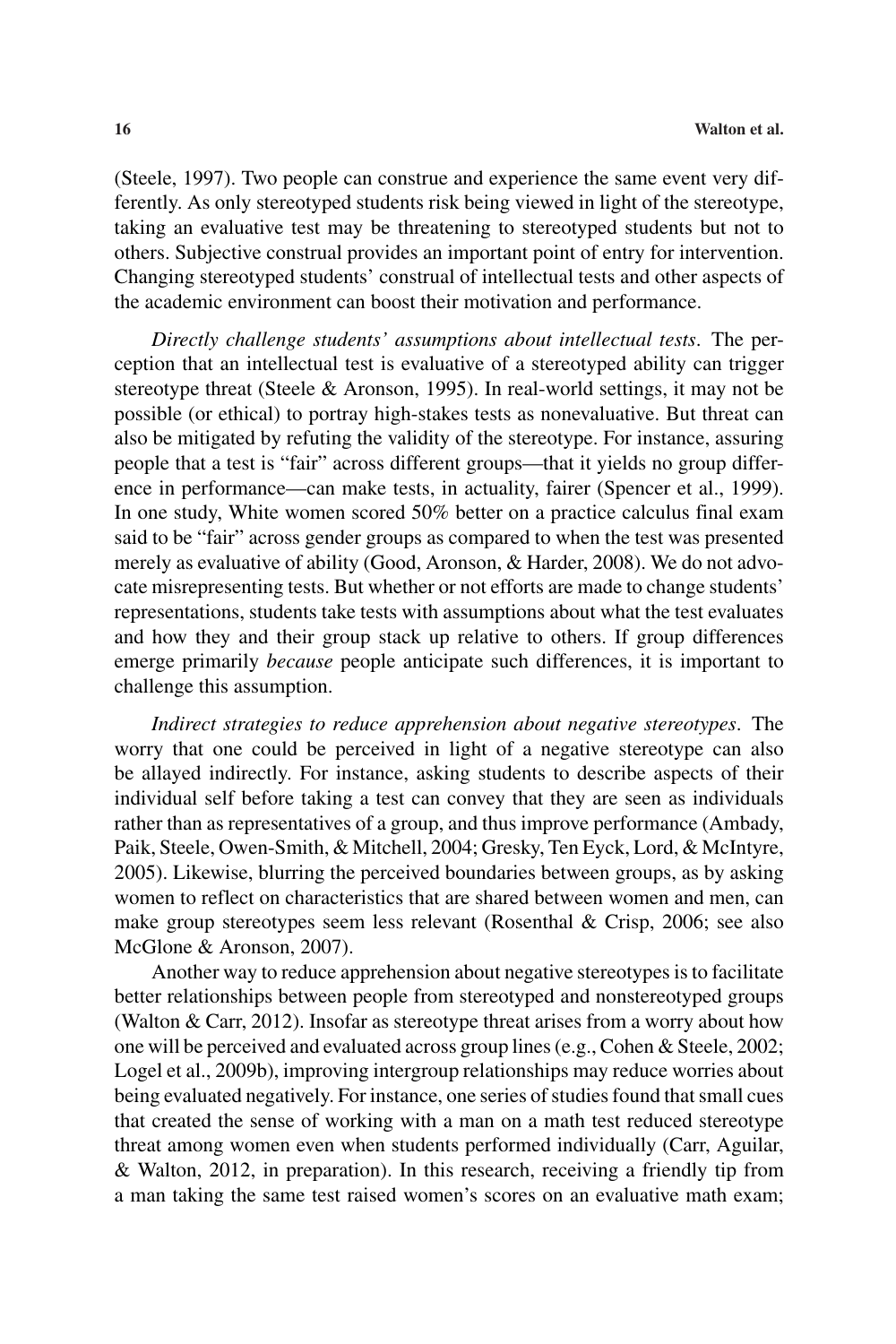receiving the same tip from a "tip bank" had no effect. The effect was mediated by women's perception of how the man regarded them. Similarly, in field settings, cooperative learning programs like the "jigsaw classroom" simultaneously improve intergroup relationships and raise minority students' achievement (Aronson & Osherow, 1980). Additionally, structured activities to facilitate cross-race friendships can improve minority students' experience in the transition to predominantly White universities (Mendoza-Denton & Page-Gould, 2008). Likewise, natural experiments find that having a majority-group roommate leads freshman minority students to experience a greater sense of belonging in college and to earn higher GPAs (Shook & Clay, 2012).

These strategies reduce the perceived relevance of negative stereotypes—they make it seem less likely that one will be viewed through the lens of a negative stereotype. Indirect strategies can also invalidate stereotypes. For instance, exposure to in-group role models in a threatened domain, such as to a woman who is skilled at math, can discredit the stereotype and reduce threat on evaluative tests (Marx & Goff, 2005; Marx & Roman, 2002; McIntyre, Paulson, & Lord, 2003).

*Help students cope with stereotype threat: Reattribution, reappraisal, and retraining*. Another way to mitigate stereotype threat is to give students tools to cope with threat they experience. For instance, teaching stereotyped students about stereotype threat can lead students to attribute anxiety or physiological arousal they experience while taking an evaluative test to stereotype threat rather than to a risk of failure and thus improve performance (Johns, Schmader, & Martens, 2005). More broadly, teaching students to reappraise their emotional reactions to a test—for instance, to see the test in an objective manner rather than as personally relevant, or to view anxiety as a potential source of strong performance rather than as a hindrance—can improve stereotyped students' scores (Johns, Inzlicht, & Schmader, 2008). Relatedly, one source of the performance decrements associated with stereotype threat involves people's efforts to suppress negative thoughts and emotions about stereotypes as they take a test, which consumes limited cognitive resources. Encouraging less costly coping strategies can raise performance. One study found that asking women to replace feelings of worry with thoughts of a neutral object (e.g., "a red Volkswagen") raised women's scores on an evaluative math exam and eliminated gender differences (Logel, Iserman, Davies, Quinn, & Spencer, 2009a). Finally, retraining people's associations to disconfirm negative stereotypes can raise scores (Forbes & Schmader, 2010). In one study, an associative training task that led women to pair the concepts "women are good at" and "math" improved women's math performance in the face of threat a day later. However, the robustness of this approach in settings that reinforce stereotypes is not known.

So far this section has emphasized primarily laboratory research and interventions that target specific performance opportunities. But brief interventions—some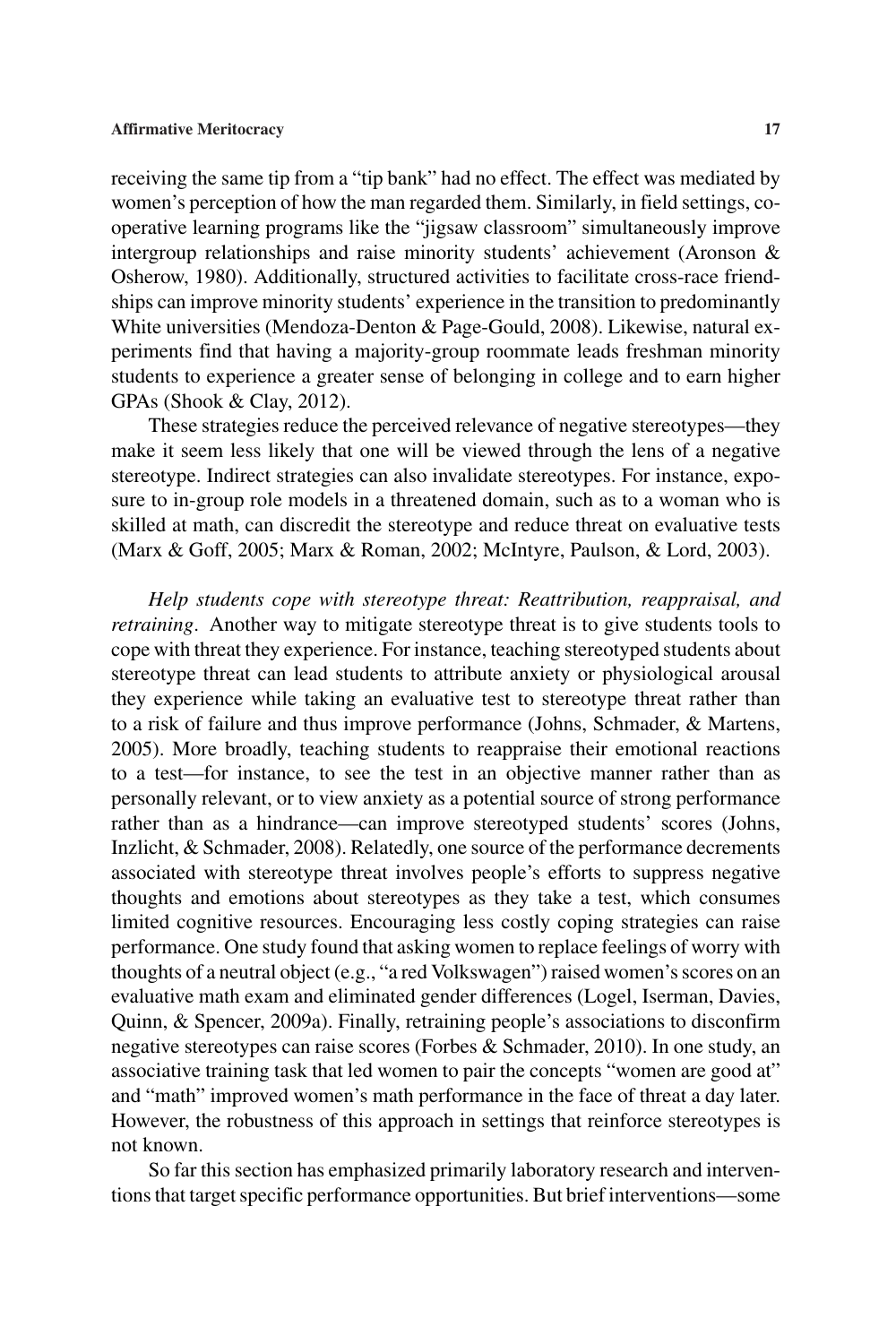lasting an hour or less—can also reduce psychological threat in school settings broadly, and raise stereotyped students' academic performance over months and years. How is this possible? Social-psychological interventions replace negative self-perpetuating processes that undermine students' outcomes over time with positive processes (Yeager & Walton, 2011). For instance, a secure sense of belonging or an adaptive construal of critical feedback may help students form the kinds of relationships in school needed to support intellectual growth and high performance over time.

*Buttress students' sense of social belonging*. Students who face negative stereotypes in school may reasonably wonder if others will fully include and value them (Walton & Cohen, 2007). As a result, stereotyped students may view negative social events in school (e.g., social exclusion) as evidence that they do not belong in school in general. To prevent such deleterious attributions, the social-belonging intervention provides students a nonthreatening explanation for negative social events in school—it leads students to see these events as a normal and temporary part of people's experience in school. In one study, first-year college students read a survey of upper-year students at their school (Walton & Cohen, 2007, 2011). The survey indicated that negative social events and feelings of nonbelonging are normal at first in college (e.g., experienced by students of all ethnicities) and dissipate with time. The treatment was designed to lead students to attribute such events to the difficulty of the transition to college rather than to a lack of belonging. The treatment message was reinforced using "saying-is-believing" exercises—for instance, students wrote an essay about how they had experienced this process of change, ostensibly to be shared with future students to improve their college transition—a powerful persuasive tactic. In total, the intervention lasted about 1 hour.

For White students, who have little cause to doubt their belonging in school on account of their race, the treatment had little effect. But in two cohorts of students and relative to multiple control groups, the intervention raised Black students' GPA over the subsequent 3 years of college, reducing the Black–White gap in achievement over this period by 50% (Walton & Cohen, 2011). Daily diary measures suggest that the intervention worked through the intended psychological process. In the week immediately following its delivery, the intervention prevented Black students from perceiving daily instances of adversity as evidence of a global lack of belonging; this mediated the long-term gain in GPA. In addition, at the end of college Black students in the treatment condition reported feeling more secure in their belonging on campus, evidenced less thought about negative racial stereotypes, and exhibited other benefits of a secure sense of belonging, including better health and greater happiness. Related interventions have been found to raise women's achievement in engineering (Walton, Logel, Peach, Spencer, & Zanna, under review) and improve Black students' outcomes in middle school (Walton, Cohen, Cook, Garcia, Apfel, & Master, 2012, in preparation).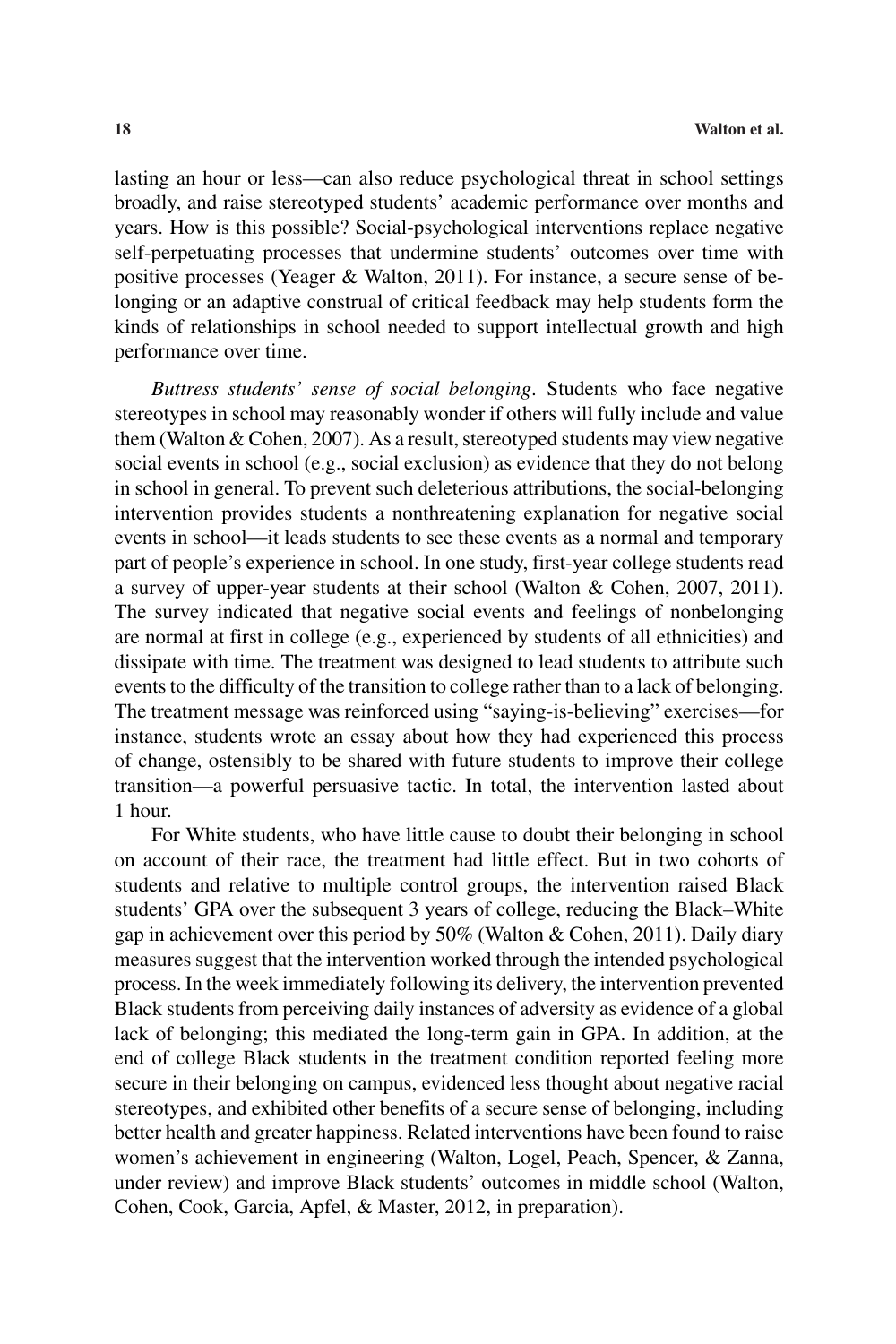*Encourage adaptive construals of critical feedback*. One context that can trigger threat but that is especially important for learning and growth is the receipt of critical feedback. For stereotyped students, critical feedback can be ambiguous in meaning, especially when received across group lines. It could reflect an honest assessment of one's performance and provide valuable information about ways to improve. Or it could result from bias. Laboratory research finds that disambiguating critical feedback—telling students that they are receiving critical feedback because of the high standards of the task and because the feedbackgiver believes in their potential to meet those standards—reduces perceptions of bias among stereotyped students and sustains their task motivation (Cohen & Steele, 2002; Cohen, Steele, & Ross, 1999). Based on this research, an intervention used "saying-is-believing" exercises to lead high school students to interpret critical feedback in general as a sign of teachers' care and high standards. This intervention raised Black students' GPA the next semester and reduced the racial achievement gap by 40% (Yeager et al., under review). These findings also suggest a second intervention strategy: Perhaps training teachers, mentors, and supervisors to disambiguate critical feedback as they provide it would raise the motivation and performance of people from stereotyped backgrounds.

*Buttress students' sense of self-efficacy*. A related intervention aims to prevent students from viewing academic setbacks as global evidence that they cannot succeed. For instance, students may be taught that academic struggles are normal in the transition to a new school and lessen with time (Wilson, Damiani, & Shelton, 2002) or that intelligence is malleable and that, with effort, they can overcome setbacks and master challenges (Blackwell, Trzesniewski, & Dweck, 2007). These approaches can raise academic performance in the face of difficulty for all students but may be especially effective for students who confront stereotypes that allege fixed inability (Aronson et al., 2002). In one study, seventh-grade girls exposed to mentors who delivered one of several such interventions scored better on a statewide standardized math test at the end of the school year than girls in a control condition (Good et al., 2003). Boys showed marginal benefits, and the interventions eliminated gender differences in math scores.

*Value-affirmations to reduce stress and threat*. A final intervention aims to buttress students against threat. Decades of laboratory research show that providing people opportunities to reflect on personally important values can bolster their sense of self-integrity—a view of themselves as good, virtuous, and efficacious and, as a result, reduce psychological stress and threat (Sherman & Cohen, 2006). Threats to a specific identity or aspect of the self simply feel less threatening when one's overall sense of self-integrity feels secure (Sherman & Hartson, 2011). These "value-affirmations" can improve stereotyped students' performance in laboratory (Martens et al., 2006) and real-world settings. In one field experiment, White and Black seventh graders completed a value-affirmation as an in-class writing exercise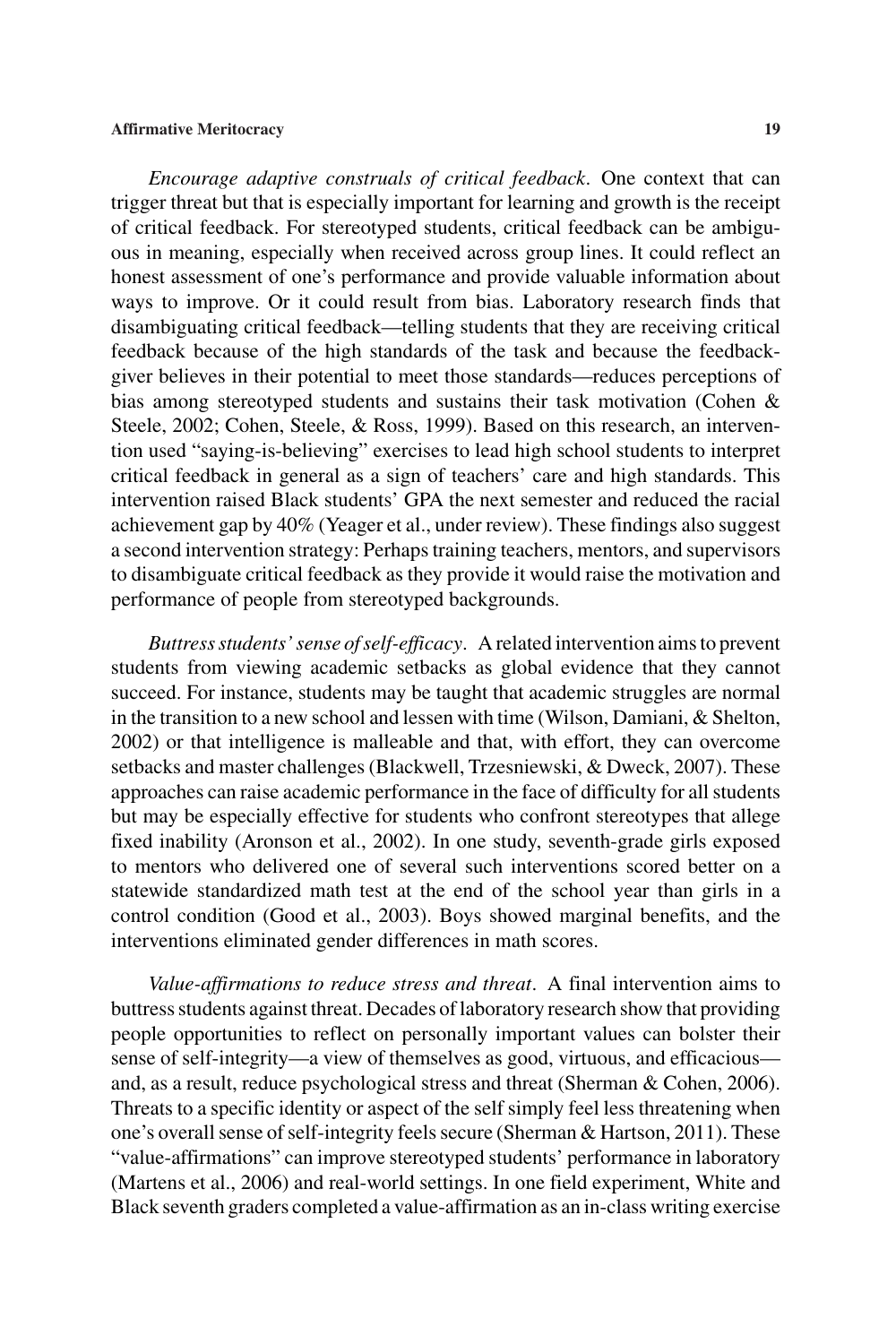(Cohen et al., 2006). Students identified their most important values from a brief list and wrote about the importance of these values to them. The exercise aimed to remind students of unconditional sources of worth in a potentially threatening environment. Control students identified their least important values and wrote about why they might matter to someone else. The affirmation had no effect on White students but it reduced the accessibility of racial stereotypes among Black students and raised their end-of-term course grades by one third of a grade point, reducing the racial achievement gap by 40%. Long-term follow-ups with three cohorts of students showed that the boost in GPA for Black students persisted over the last 2 years of middle school, apparently by interrupting a negative recursive cycle whereby poor performance begat worse performance over time (Cohen, Garcia, Purdie-Vaughns, Apfel, & Brzustowski, 2009). The effects were thus strongest among initially low-performing minority students. Subsequent trials have shown value-affirmation interventions to raise achievement among Latino middle school students (Sherman et al., under review) and women in college physics courses (Miyake et al., 2010). In addition, research finds that teaching students to incorporate in their daily lives thoughts and activities relevant to their personal values can help mitigate the effects of a threatening environment; one such "affirmation-training" intervention eliminated gender-differences in performance in the first year of a demanding engineering program (Walton et al., under review).

*Implementation in an organizational context: The Twenty-First Century program*. How can organizations implement threat-reducing interventions? The Twenty-First Century program at the University of Michigan provides one model (Steele, 1997; Steele et al., 1998). The program—an ethnically diverse dormitory for first-year students—combined several key elements. First, the program was presented as honorific, not remedial. Although remedial programs may sometimes have value, they risk triggering in stereotyped students the very stereotype that impugns their ability. Instead, the program communicated the university's high regard of and high standards for the participating students (Cohen & Steele, 2002). Second, the program featured weekly discussion groups in which students learned that difficulties they experienced adjusting to college were shared and the product of challenges faced by all students rather than indicative of a lack of belonging (Walton & Cohen, 2011). The program had little effect on White students but it reduced self-reported levels of stereotype threat among Black students, increased Black students' identification with school, and raised their first-term GPA by one third of a grade point.

# *Summary*

The research reviewed here shows that even brief interventions to mitigate stereotype-related threat can generate large, long-lasting benefits for ethnic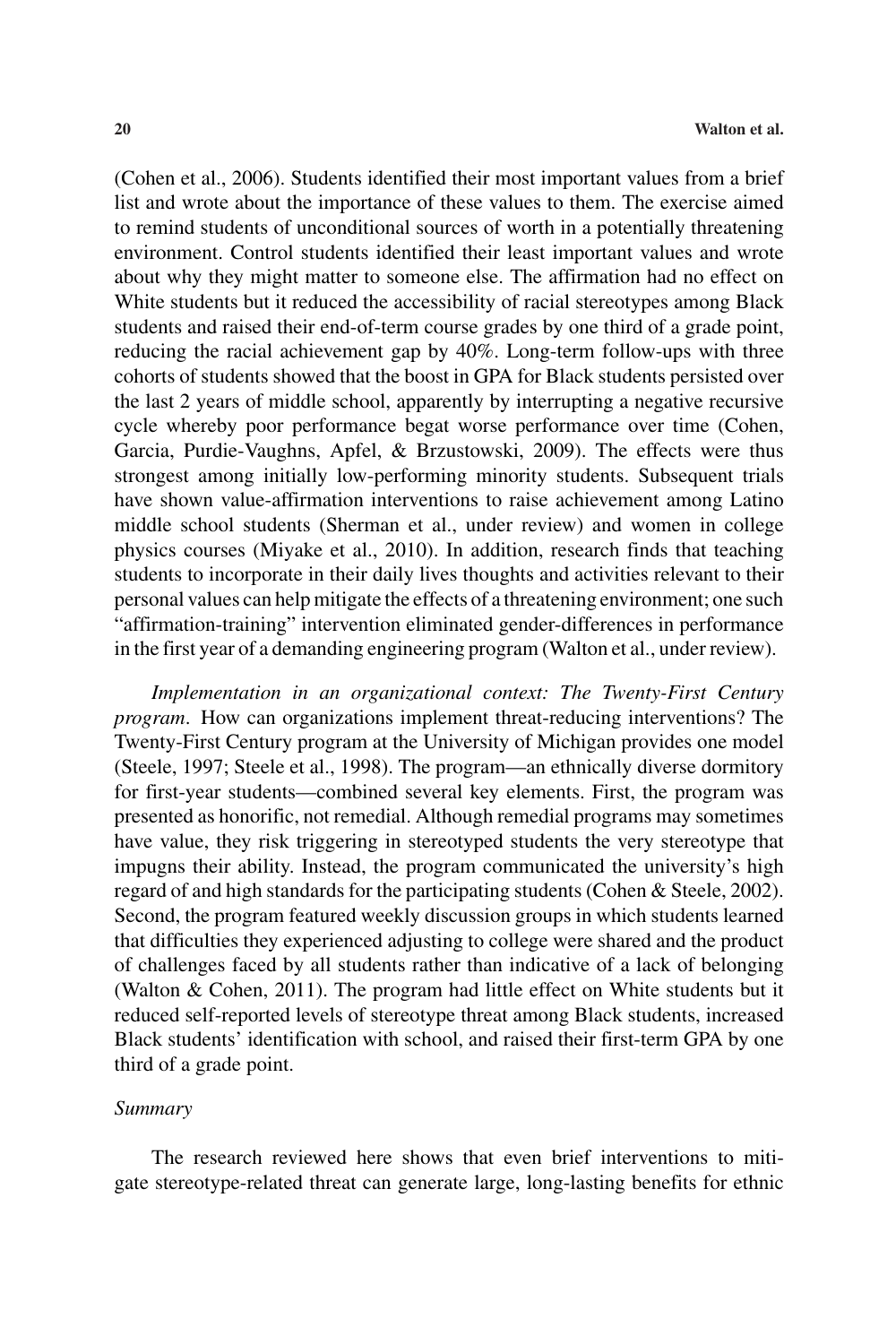minority students and women, improving test scores and grades months and years later. These interventions teach no academic content or abilities. Instead, they create stereotype-safe environments—they reduce psychological threats present in school and allow stereotyped students to exhibit intellectual capabilities that are present in them. In removing psychological threats, these interventions complement traditional educational reforms that ensure that all students have access to high-quality educational experiences.

The effectiveness of the interventions described here highlights the presence of stereotype-related threat in common academic environments and the significant benefits of removing these threats. Important questions remain about what form the threat takes in different settings and for different populations and when and with whom specific interventions will be most effective. Future research addressing these questions should involve collaborations between researchers and organizations to identify the specific form of threats present in a particular school or work environment and then the use of a field-experimental methodology to develop and evaluate interventions to mitigate these threats (Yeager & Walton, 2011). This research may shed further light on important theoretical and applied questions, including the mechanisms through which threat-reducing interventions work, how their effects persist over time, when and for whom they are most effective, and how they can be scaled-up to larger and more heterogeneous populations. This work is essential if these interventions are to fulfill their promise to significantly narrow achievement gaps on a large scale.

Finally, we note that federal law permits organizations to implement, evaluate, and improve on threat-reducing interventions. When state entities draw classifications or confer benefits on racial lines, courts subject their policies to significant scrutiny (e.g., Gratz v. Bollinger, 2003). The proposed interventions do neither, in part because making group identity salient can trigger stereotype threat (Steele & Aronson, 1995). They thus benefit students of all groups—not just women and racial minorities but anyone for whom relevant psychological barriers impede performance (e.g., Aronson et al., 2002). In these respects, the interventions are constitutionally favored ways to remedy bias and promote excellence (Gratz v. Bollinger, 2003; Grutter v. Bollinger, 2003; Primus, 2003). This said, the interventions do not ignore race. To mitigate psychological threats it is necessary to consider their impact on relevant groups, including racial groups. One cannot be blind to race in developing interventions to reduce threat but these interventions are nonetheless race neutral in aim and operation. Lastly, if organizations were to demonstrate the effectiveness of affordable interventions that mitigate threats that disproportionately harm women or minorities, federal agencies could feel obligated to use their powers under Title VI of the Civil Rights Act of 1964 to require recipients of federal funds (most schools; many state agencies, businesses, and nonprofits) to adopt them (Abernathy, 2006).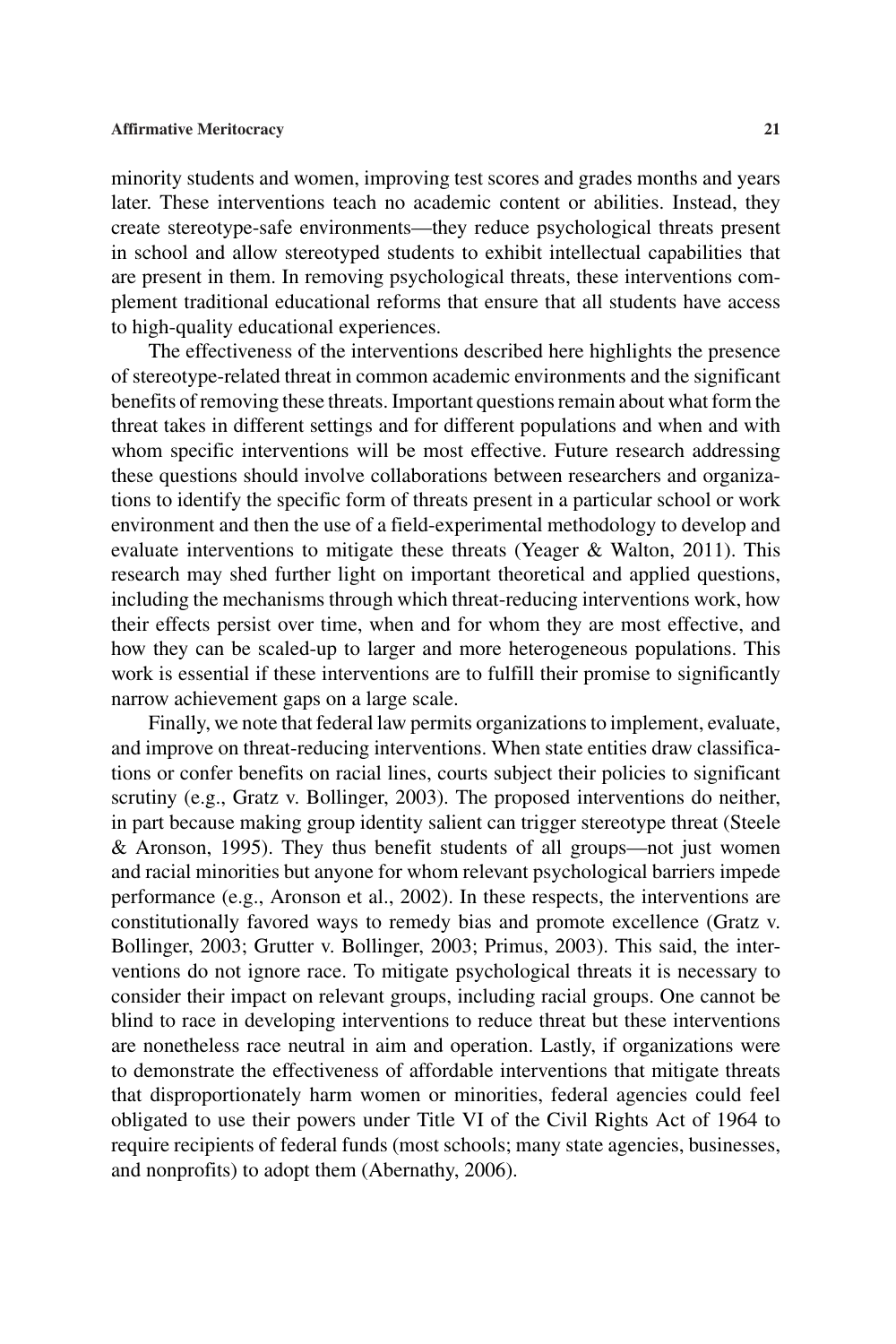# **Affirmative Meritocracy Step 2: Account for Latent Ability in Admissions and Hiring**

Suppose a school or company creates a stereotype-safe environment and observes evidence of latent ability. Perhaps female science students earn better grades than male science students despite having earned the same score on an entrance exam. Perhaps ethnic minorities do better on the job than their nonminority peers—billing more hours at a law firm, or selling more real estate. The observation of latent ability suggests that the prior measure underestimates the ability and potential of stereotyped individuals. If so, how should the organization interpret that measure in making admissions or hiring decisions? The question is pressing when the measure, although showing a mean-level bias, predicts school or work performance for both groups. It thus provides potentially valuable information about which prospective students or employees are likely to be most successful and productive even as it underestimates the likely performance of members of one group relative to members of another group.

### *The Ideal Remedy*

The ideal remedy is to reduce psychological threat on the prior measure so that scores on it predict the same level of subsequent performance for all groups. A fundamental lesson of stereotype threat is that situational factors impair performance; situational remedies to reduce threat are thus ideal. But an organization may not control the environment in which the prior measure was assessed. Colleges do not administer the SAT; companies do not run colleges. And performance measures may derive from many contexts—such as the GPAs earned by students in diverse high schools—so there is not one environment to fix but many. In the long term, reducing threat will require the collective efforts of many schools, employers, testing organizations, and researchers.

# *Alternative Remedies*

If reducing threat on the prior measure is outside an organization's control, an exceedingly difficult question of social policy, psychology, and law arises. It would be inappropriate to accept a measure assessed in a biased setting at face value in making selection decisions. To do so would result in discrimination against members of stereotyped groups—the rejection of more qualified people from stereotyped groups in favor of less qualified people from nonstereotyped groups. Selection procedures should be remedied to remove this bias. But how? Below we outline five potential remedies, one with two variants. Each offers different advantages and drawbacks, and reasonable people may disagree about their relative merits in different circumstances. Our purpose is not to advocate for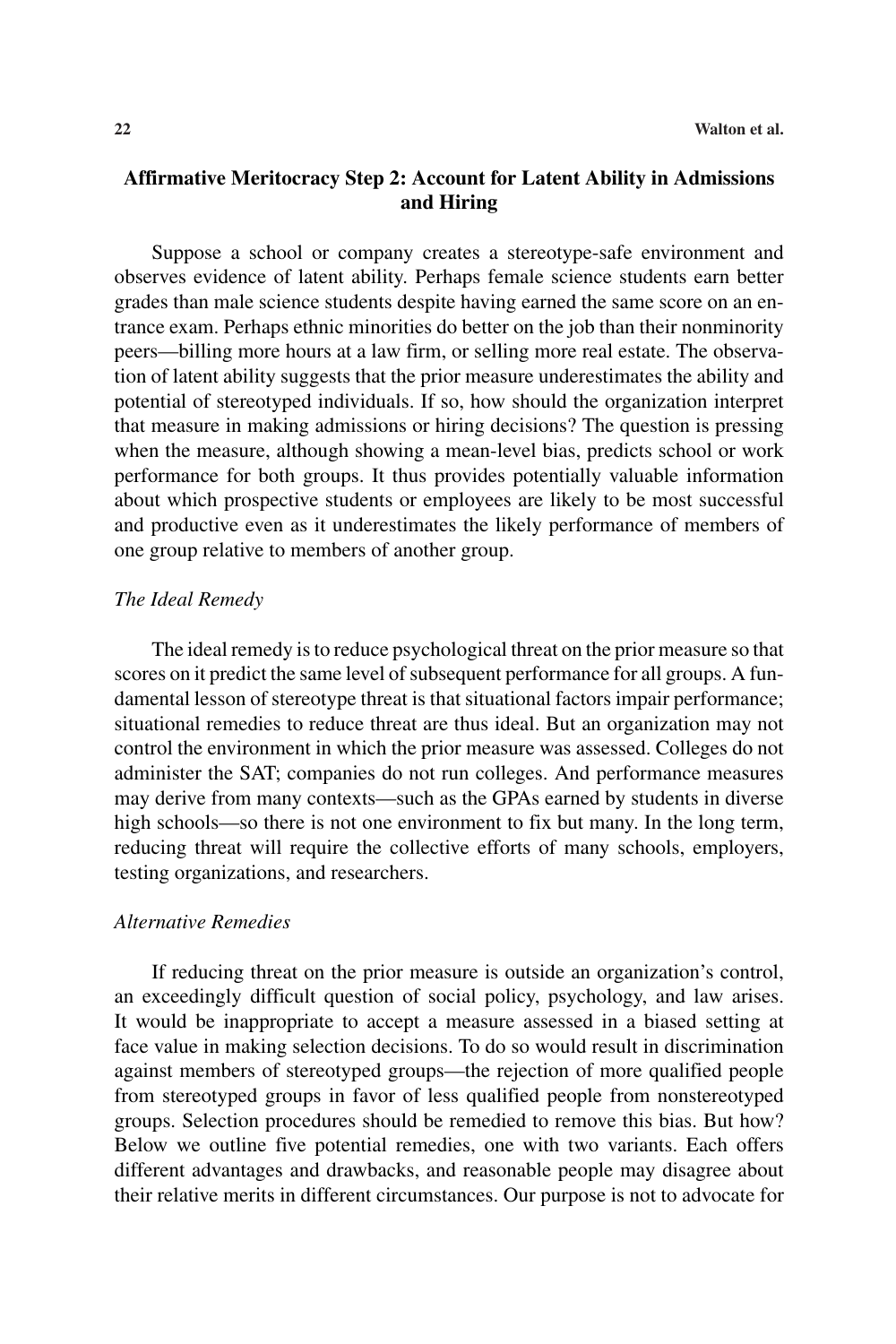any one remedy but, rather, to suggest an array of possibilities. We emphasize that, when bias is observed, organizations must consider these alternatives (and potentially others) to make meritocratic, nondiscriminatory selection decisions.

*1. Do not use measures assessed in biased settings*. One approach is to forego measures assessed in biased settings or, at least, to reduce their weight in decision making. Because these measures are, to an organization, simply biased, as shorthand we refer to them as just "biased measures." For instance, the Society for Industrial and Organizational Psychology (2003) writes, "In general, the finding of concern would be evidence of substantial underprediction of performance in the subgroup of interest. Such a finding would generally preclude operational use of the predictor [in selection decisions]" (p. 46). Evidence of bias is certainly a good reason not to use a measure. If a law school found that LSAT scores are biased predictors of law-school performance, it might seek alternative measures to make admissions decisions. We address alternative measures later. This remedy may be most useful, however, when a particular performance measure is biased, for instance as a result of bias in its particular content. When indicators of merit are biased generally—for instance, as a result of bias in common performance contexts—this remedy may seem to preclude the use of *any* performance measure in selection decisions. In addition, simply foregoing biased measures is a blunt solution: If the measure, although biased against stereotyped groups, predicts subsequent performance, not using it may entail ignoring potentially valuable information. As a consequence, this approach may be less appealing when the biased measure is more predictive of outcome measures (and less biased measures are unavailable), and more appealing when the measure is less predictive (and less biased measures are available).

*2. Replace measures assessed in biased settings*. A measure assessed in a biased setting may be replaced with a measure assessed in a less biased setting. For instance, standardized tests administered in contexts designed to mitigate psychological threat could provide a preferable alternative to tests administered in traditional contexts, even when the tests have the same content. This approach complements efforts to widen the range of abilities assessed. As noted, Sternberg and colleagues (2006) showed that assessing a broader range of college applicants' skills than is typical can simultaneously shrink group differences and raise correlations with college grades. An ideal measure would both assess an appropriately broad range of skills and be assessed in a low-threat setting.

*3. Restrict the role of measures assessed in biased settings*. In several ways measures assessed in biased settings can be retained but restricted in their role in decision making. These approaches, however, are problematic. For instance, an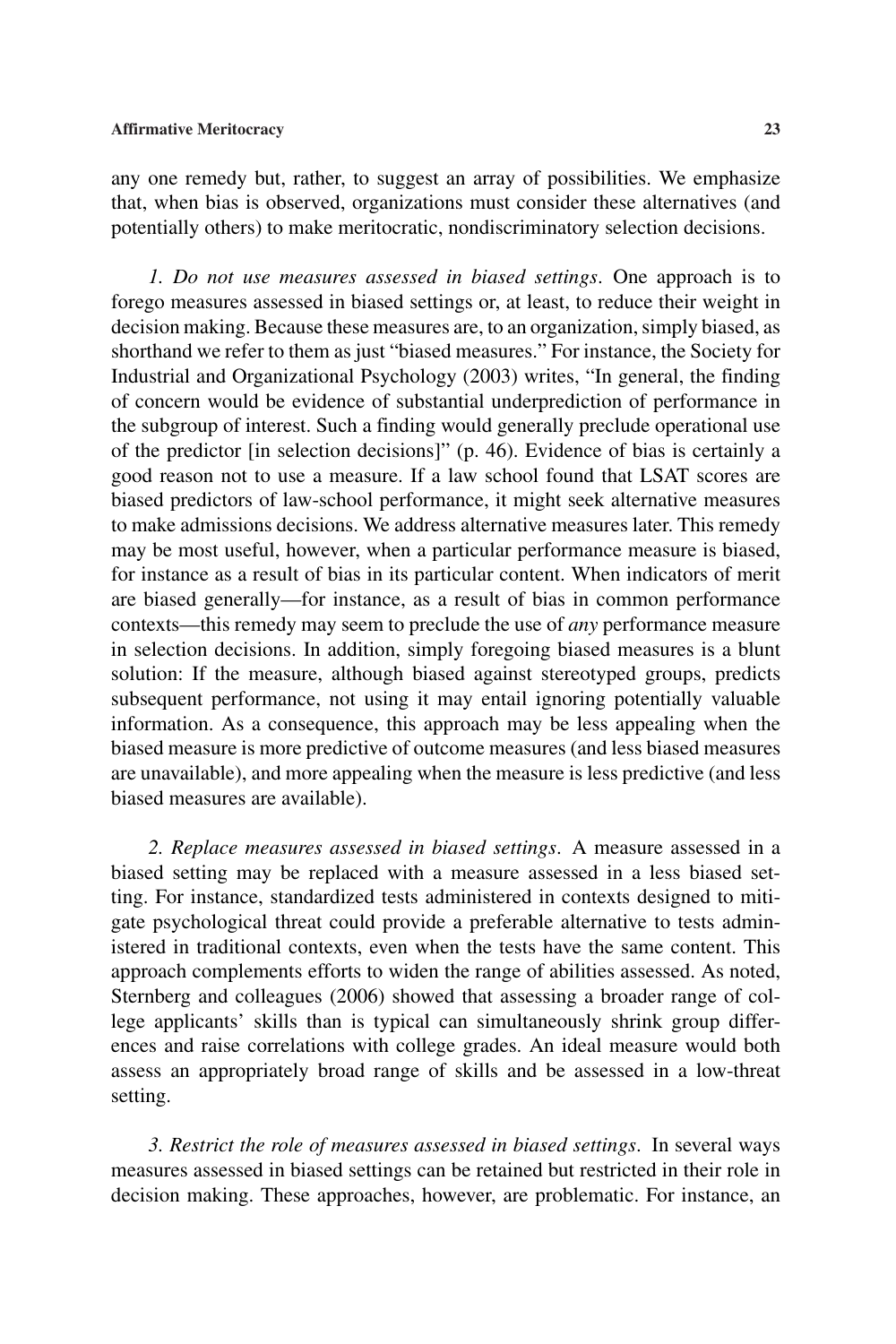admissions committee could ignore the continuous nature of applicants' test scores and instead determine only whether an applicant's score surpasses a given cut-off or not (e.g., an 1800 SAT-Score, top 20% of applicants). While this approach might reduce the contribution of a biased measure to selection decisions, it does not solve the problem at hand: In undermining stereotyped students' mean scores, psychological threat will also reduce the number whose scores surpass any given cut-off.

Alternately, an admissions committee might evaluate candidates from different social groups separately. For instance, a school could admit candidates whose test scores fall in the top 20% of applicants from their racial–ethnic or gender group. This approach raises numerous problems. By encouraging only withincategory comparisons, it risks reifying social categories. It also assumes that there are not real differences in developed intellectual ability and potential between social groups, which may not be the case. And it raises seemingly insurmountable legal concerns, for the Supreme Court has repeatedly struck down selection schemes that use racially separate tracks, which insulate applicants from one racial group from competition with applicants from other racial groups (e.g., Grutter v. Bollinger, 2003).

*4a. Correct scores to reduce bias and promote merit*. A fourth approach is to retain the full range of the biased measure but to compensate stereotyped individuals for the bias observed in it. In this approach, after reducing threat in their internal environment, organizations would assess the size of the bias in a given selection measure (i.e., the size of the latent ability effect) observed within their local setting. They would then add to stereotyped people's scores the number of points that correspond to the magnitude of the observed bias. If an organization observed a bias of one fifth of a standard deviation, it would increase the scores of stereotyped people on the relevant measure by that amount. We describe this approach in detail as it raises complex questions.

Score corrections offer the advantage of remedying a group-level bias at the level of the group while preserving the full predictive value of the performance measure. They ensure that scores reflect the same level of ability and potential for people from all groups. As such, they may be more attractive when measures are more predictive of outcomes. Score corrections have drawn support from diverse scholars. Sackett and Wilk (1994) call "score adjustment[s]" "a technically appropriate solution" (p. 933) for a finding of latent ability. In *The Bell Curve*, Herrnstein and Murray (1994) write (p. 280):

If the SAT is biased against Blacks, it will underpredict their college performance *...* It would be as if the test underestimated the "true" SAT score of the Blacks, so the natural remedy for this kind of bias would be to compensate the Black applicants by, for example, adding the appropriate number of points onto their scores.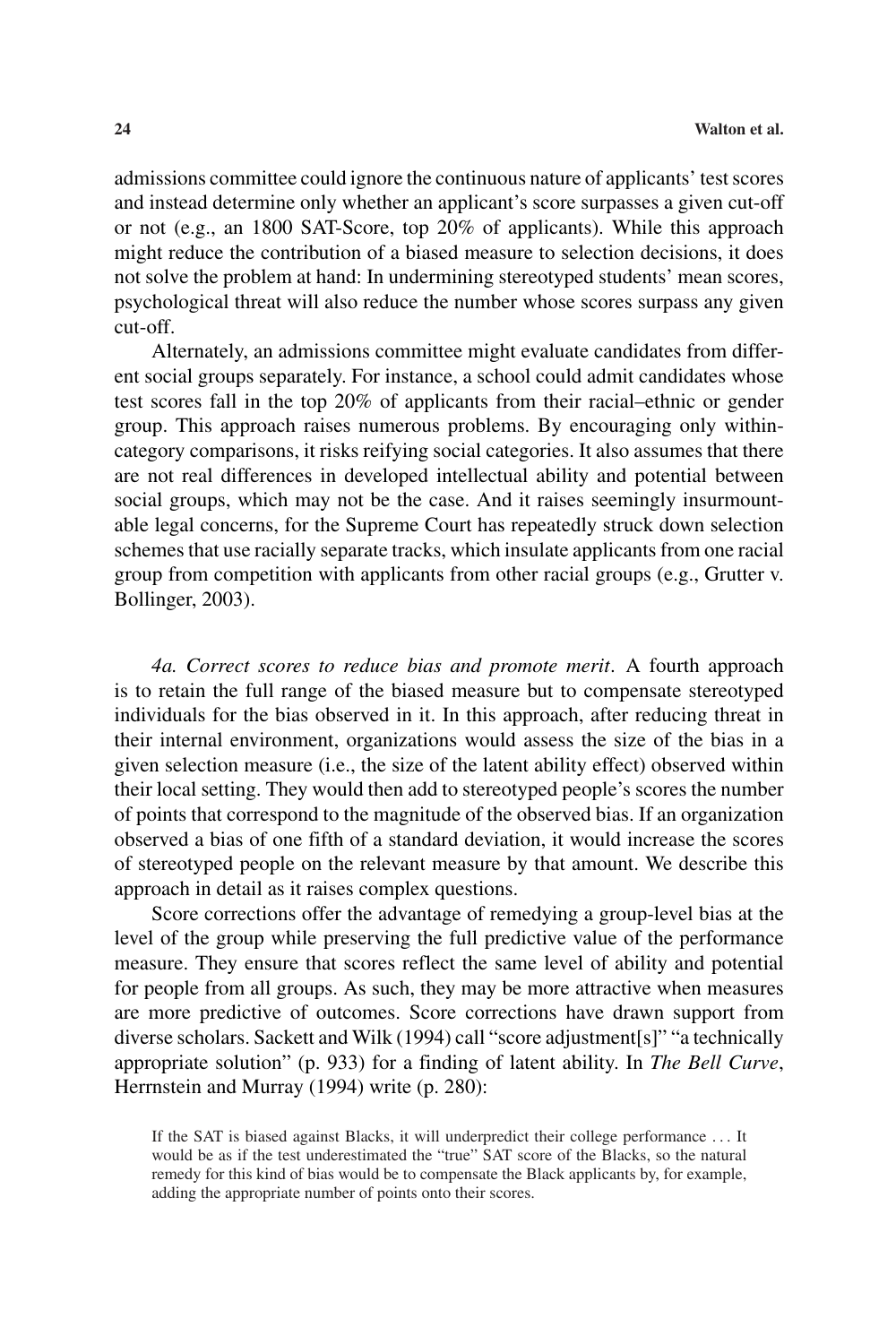Score corrections differ from other score modifications in that they are justified specifically by merit—they are score *corrections*. To ensure that they promote merit, score corrections are grounded in local empiricism—by the finding of latent ability of a specific size in a specific group in a specific organization on a specific performance measure. In this context, correcting scores would increase the diversity of selection decisions *by* promoting merit and would also thereby raise organizational performance. Odds are that candidates who benefit would simply be better candidates—more able, with greater potential—than candidates they displace. In addition, score corrections could respond dynamically to changing circumstances: As an organization reduces threat more, it may observe evidence of greater bias (e.g., a larger latent ability effect) and implement larger score corrections; as threat in the prior performance environment is reduced, the organization may observe less bias and use smaller score corrections. In this way, score corrections are self-extinguishing. Widespread reduction of threat in society will reduce bias in performance measures and the need for score corrections.

Score corrections mitigate some concerns about traditional forms of affirmative action. One such concern is whether affirmative action harms stereotyped students by placing them in settings where they struggle to compete (e.g., Sander, 2004b). With score corrections, this would not be the case. By reducing threat in the internal environment first and introducing score corrections only as a function of the degree of bias observed, stereotyped students should be as likely as other students to perform well. A second concern is whether affirmative action reinforces negative stereotypes and/or undermines confidence in the self (Crosby, 2004; Crosby et al., 2003). Properly communicated, score corrections should allay these problems. Score corrections are not "free points" but empirically validated corrections for biased measures and antidotes to discrimination.5

Despite these advantages, important concerns may constrain the appeal and value of score corrections. First, people may view score corrections negatively, for instance as "social engineering." Of course, all selection systems are socially engineered—they are not natural but constructed by people to advance specific aims (e.g., Crosby et al., 2003). In any selection system, people must decide what measures to use and how to interpret them. Still, important administrative questions such as who decides when to implement score corrections, how much bias is enough to introduce score corrections, who are candidates for score corrections, and when and how to modify score corrections as circumstances change may raise legitimate concerns.

<sup>5</sup>An important question is whether organizations that observe underperformance should correct scores in the opposite direction—disadvantaging stereotyped students. We think not. Sackett and Wilk (1994) note that such score corrections would have negative "social and political consequences" (p. 933). For instance, they would be morally problematic—they would punish talented stereotyped students for an organization's failure to reduce threat.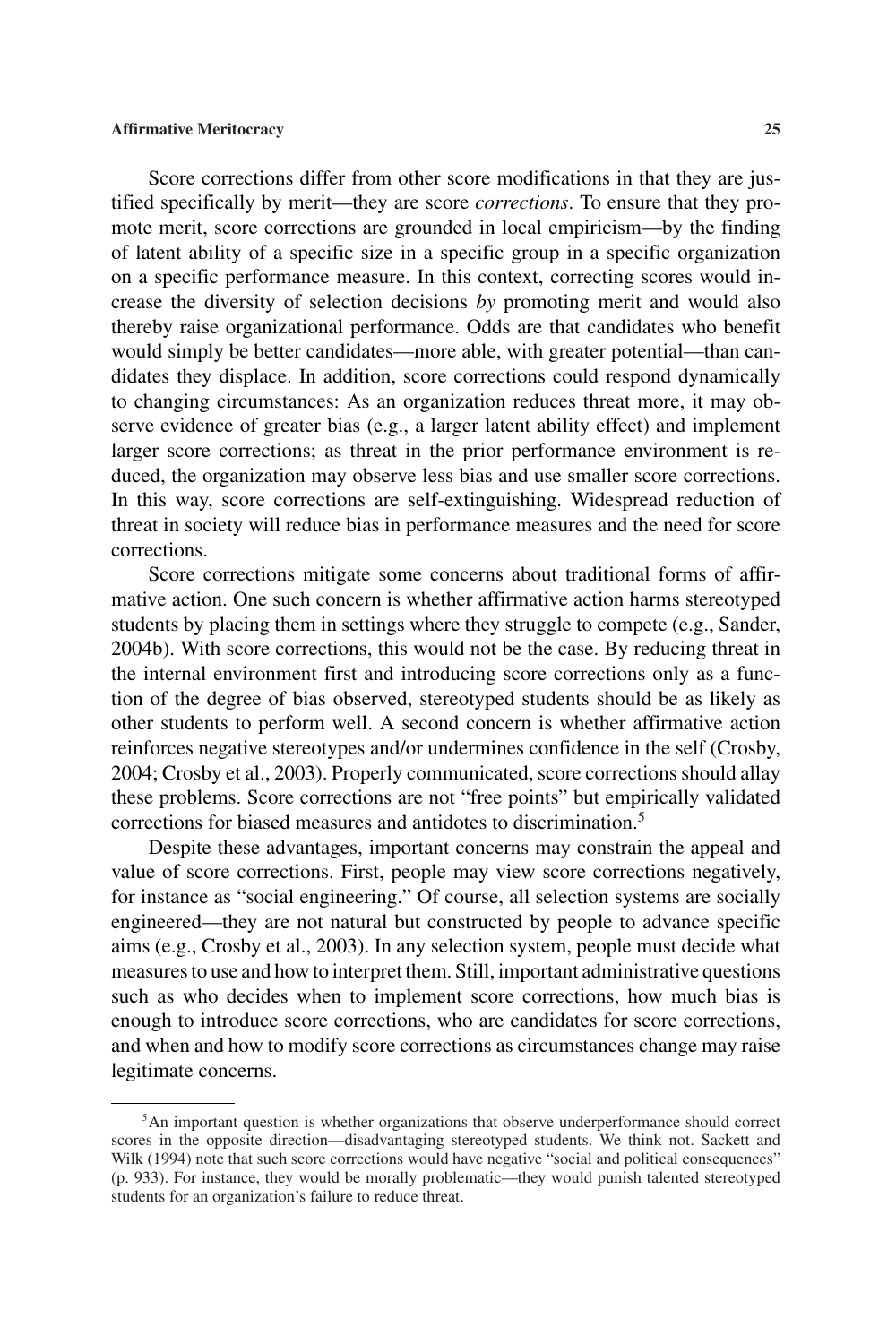Second, an important question involves to whom score corrections should extend. This review has focused on women and ethnic minorities as these are the groups most studied in research on stereotype threat. But what if other groups (e.g., religious minorities) or certain kinds of people (e.g., those with low self-esteem) did better in school or at work than their prior performance would predict? One answer is that the principle of score corrections is a general one. If a measure substantially underpredicts later performance for any group or set of people the measure should be corrected. To fail to correct a biased measure would sanction discrimination, no matter the group. But the myriad ways in which people can be compared—along lines of race, gender, religion, age, social class, individual differences, etc.—limit the practical value of a purely empirical approach. A second answer is that biases based on social identity (e.g., stereotype threat), as opposed to personal identity (e.g., low self-esteem), may deserve special remedial action because of their ubiquity, their potential to harm not just individuals directly affected but also other in-group members aware of that harm (Cohen & Garcia, 2005; H. R. Rep. No. 111–288, 2009), and because of the existence of a well-developed, empirically substantiated theory that shows how, when, for whom, and by how much such group-identity based threats undermine intellectual performance (Steele et al., 2002; Walton & Spencer, 2009).

*4b. Correct scores on an individual basis*. A third concern with group-based score corrections involves individual variability: Some students may experience more stereotype-related threat than others, for instance, as a result of different perceptions of threat (e.g., Mendoza-Denton et al., 2002; Pinel, 1999), different susceptibility to threat (e.g., women who are more invested in math are more vulnerable to stereotype threat; Nguyen & Ryan, 2008; Spencer et al., 1999), or different exposure to threat, for instance if they take tests in different settings or attend classrooms with different levels of threat. If so, score corrections may help some students "too little" and other students "too much." Score corrections correct for bias at the level of the group but not necessarily at the level of the individual. Of course, no assessment is perfect. Given current evidence, score corrections would improve the assessment of ability: They undo systematic bias and forestall groupbased discrimination. But if accurate measures indexed individual experiences of threat, organizations could create individuated score corrections that would remedy bias at both the level of the group and the level of the individual. Doing so would be preferable. An important, open question is whether such valid and reliable measures could be developed, for instance based on existing individualdifference measures (Cohen & Garcia, 2005; Mendoza-Denton et al., 2002; Pinel, 1999), and if their validity and reliability could be maintained as they affect important selection decisions (e.g., Could people game the system by falsely reporting high levels of threat?). Importantly, the goal is not to perfectly assess the level of a threat a person has experienced—even in theory, any measure provides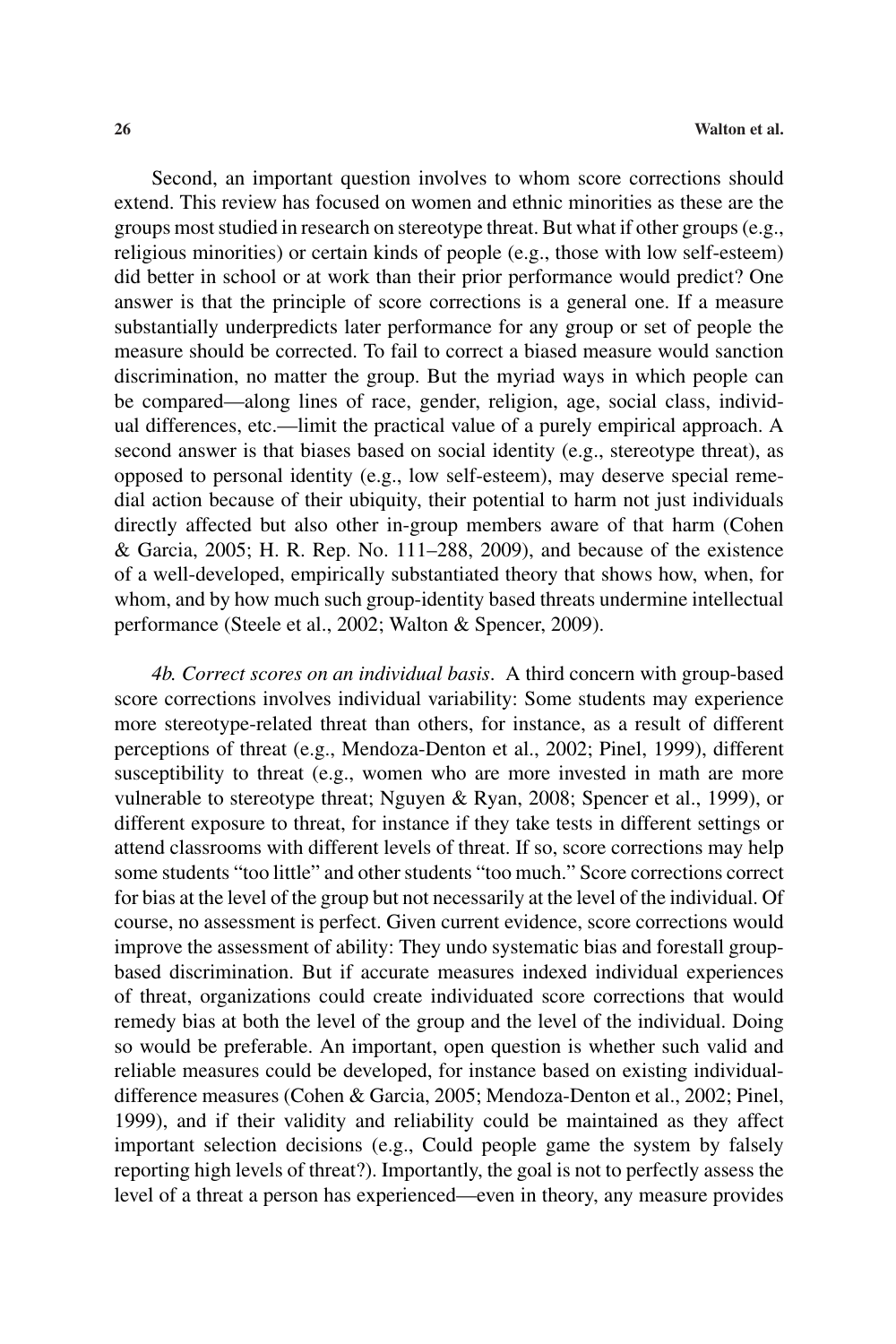only a point estimate with associated error variance—but, instead, to reasonably approximate individual differences in the degree to which threat has undermined people's performance and thus underestimates their potential.

A final, important issue is that score corrections raise complex legal questions. On employment-related tests, mechanical race- and gender-based score adjustments and corrections are prohibited by Title VII of the Civil Rights Act of 1964 (as amended). In education and other contexts, courts applying Title VI of the Civil Rights Act of 1964 and the Constitution closely scrutinize actions taken by public entities and recipients of federal funds that differentiate people on the basis of race or sex. Here we focus on racial classifications. Sex classifications face an equally or more forgiving standard and so are as or more likely to pass legal muster. Mechanical race-based score corrections to promote merit pose special doctrinal problems. The Supreme Court has strongly disfavored mechanical race-based score adjustments based upon suppositions that, inter alia, they (1) are antimeritocratic, (2) stigmatize, (3) promote racial hostility, and (4) perpetuate the salience of race (Gratz v. Bollinger, 2003; Grutter v. Bollinger, 2003; Parents Involved in Community Schools v. Seattle School Dist. No. 1, 2007; Primus, 2003). As compared to traditional mechanical race-based score adjustments, score corrections have very different effects. They promote merit. As such, they should be less likely to stigmatize minorities or incite racial hostility. Indeed, people willingly endorse racial classifications that promote merit (Son Hing, Bobocel, & Zanna, 2002). To the extent that merit-based score corrections generate popular resentment, the Court must decide how much credence to give complaints by nonstereotyped individuals that a meritocratic policy deprives them of benefits they do not merit. The history of the civil rights movement in the United States is replete with instances in which federal courts and federal authority played crucial roles in countering and eventually reducing biases that had over time become accepted aspects of society. And score corrections, by allowing organizations to reap the benefits of efforts to reduce psychological threat, both encourage such reductions in threat and hasten the day when score corrections are unnecessary, thereby reducing the salience of race. Score corrections thus present the Court a potential choice between its uniform opposition to mechanical changes to scores on racial lines and many of the reasons it has articulated to justify that policy. Advances in science could resolve this question. If researchers developed a valid, reliable individual-difference measure of susceptibility to psychological threat that predicted latent ability, individuated score corrections would be legally and scientifically preferable.

*5. Take bias into account in individualized selection processes*. A fifth approach is to educate selection officers of the bias in specific performance measures and allow them to weigh this information in making individualized evaluations of candidates. Doing so would capture latent ability through individualized selection. The organization—a school or employer—would inform its selection officers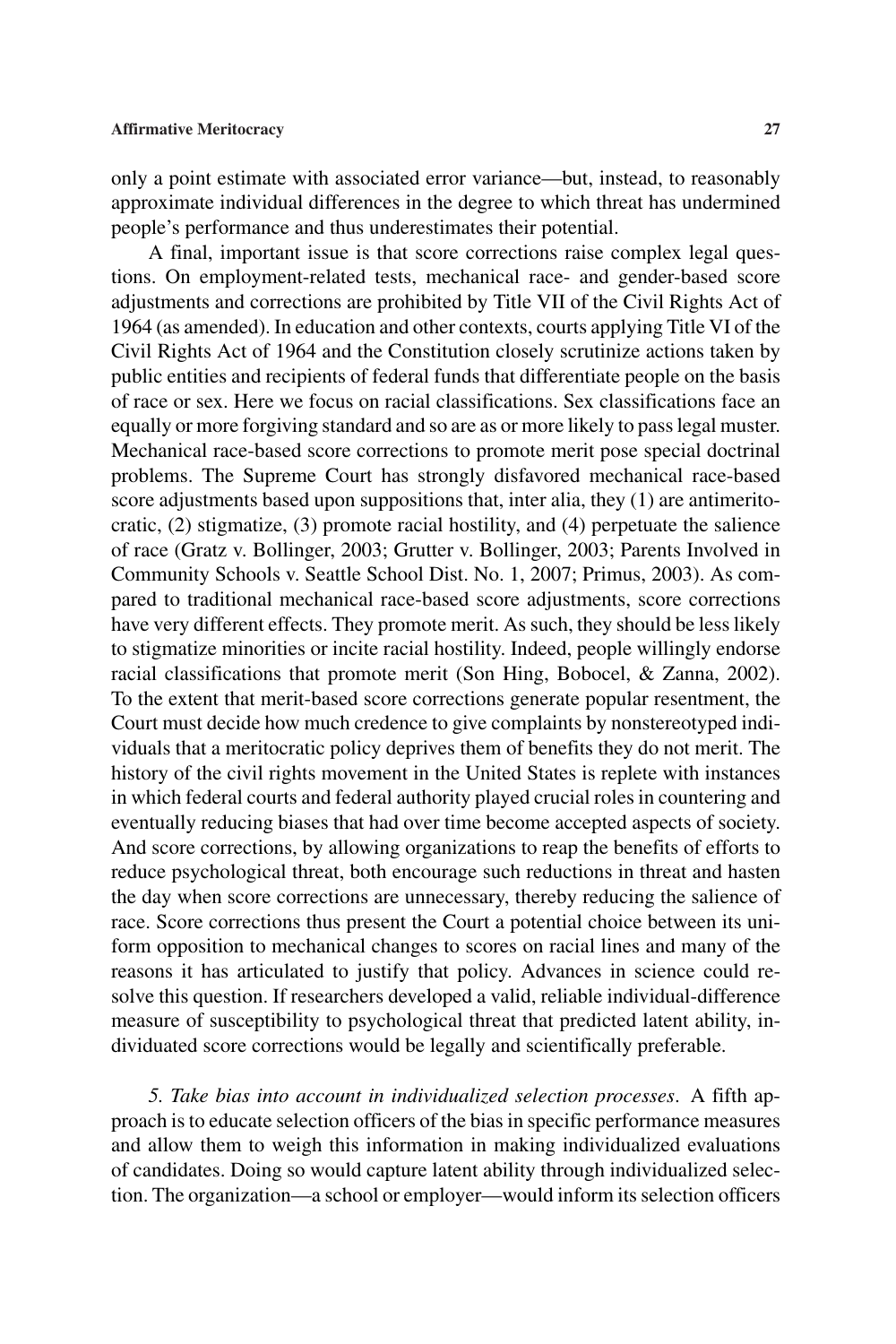that, on average, a measure underpredicts performance by members of a particular group by a particular amount. Taking this bias into account, those officers would then select candidates on the merits of their entire applications.

This approach raises legal issues. In brief, the Supreme Court permits institutions of higher education to take race or sex into account to promote diversity in the context of individualized evaluations of candidates for admission (Gratz v. Bollinger, 2003; Grutter v. Bollinger, 2003). The Court has not decided whether meritocratic decision making—the aim of the proposed approach—may also justify differentiating people by race or sex. Its opinions in related cases, however, emphasize the importance of merit (Gratz v. Bollinger, 2003; Grutter v. Bollinger, 2003; Parents Involved in Community Schools v. Seattle School Dist. No. 1, 2007 [plurality opinion]; Rice v. Cayetano, 2000).<sup>6</sup> If merit does justify limited racial or sex classifications, then this policy, because it resembles the individualized selection process that the Court approved in Grutter, is the approach more likely to be upheld. Further, if courts permit individualized selection processes to promote merit, federal agencies could feel obligated to use their powers under Title VI of the Civil Rights Act of 1964 to require recipients of federal funds to implement such measures (Abernathy, 2006).

### *Summary*

The question of how to interpret a biased but predictive performance measure is exceedingly difficult and, we reiterate, people may disagree about the

<sup>6</sup>As noted, courts closely scrutinize actions taken by public entities and recipients of federal funds that differentiate people on the basis of race or sex (Title VI of the Civil Rights Act of 1964; Constitution). Here we focus on racial classifications. The Supreme Court recognizes promoting diversity as an interest that can justify limited racial classifications. It permits higher-education organizations to promote diversity through individualized admissions decisions that take race into account. But it prohibits organizations from using mechanical, race-based allocations of points (Gratz v. Bollinger, 2003; Grutter v. Bollinger, 2003).

Racial classifications in affirmative meritocracy serve a different end—to promote merit. As the Court has not addressed merit systematically, it is not known whether it would recognize merit as an interest that can justify differentiating individuals based on race. But its reasoning is protective of merit. The Court has criticized racial classifications as antimeritocratic, writing, "it demeans the dignity and worth of a person to be judged by ancestry instead of by *...* merit" (Rice v. Cayetano, 2000, p. 517, quoted in Parents Involved in Community Schools v. Seattle School Dist. No. 1, 2007, p. 39 [plurality opinion]). It has sought to curb the use of racial classifications by prohibiting schools from "insulat[ing] [candidates] *...* from competition" with one another (Grutter v. Bollinger, 2003, p. 334). In rare cases when the Court recognizes that the absence of racial classifications would undermine merit (e.g., if a school chose to promote diversity by admitting students using a lottery) it instead allows schools to promote diversity using limited racial classifications (Grutter v. Bollinger, 2003, p. 334). The Court's solicitude for merit suggests that merit itself could justify limited racial classifications. If so, organizations could likely implement an individualized selection process like that described in the main text. Further, unlike the similar process the Court upheld in Grutter, where the Court evinced concern that affirmative action had no end point, the racial classifications of affirmative meritocracy are, as noted, self-extinguishing.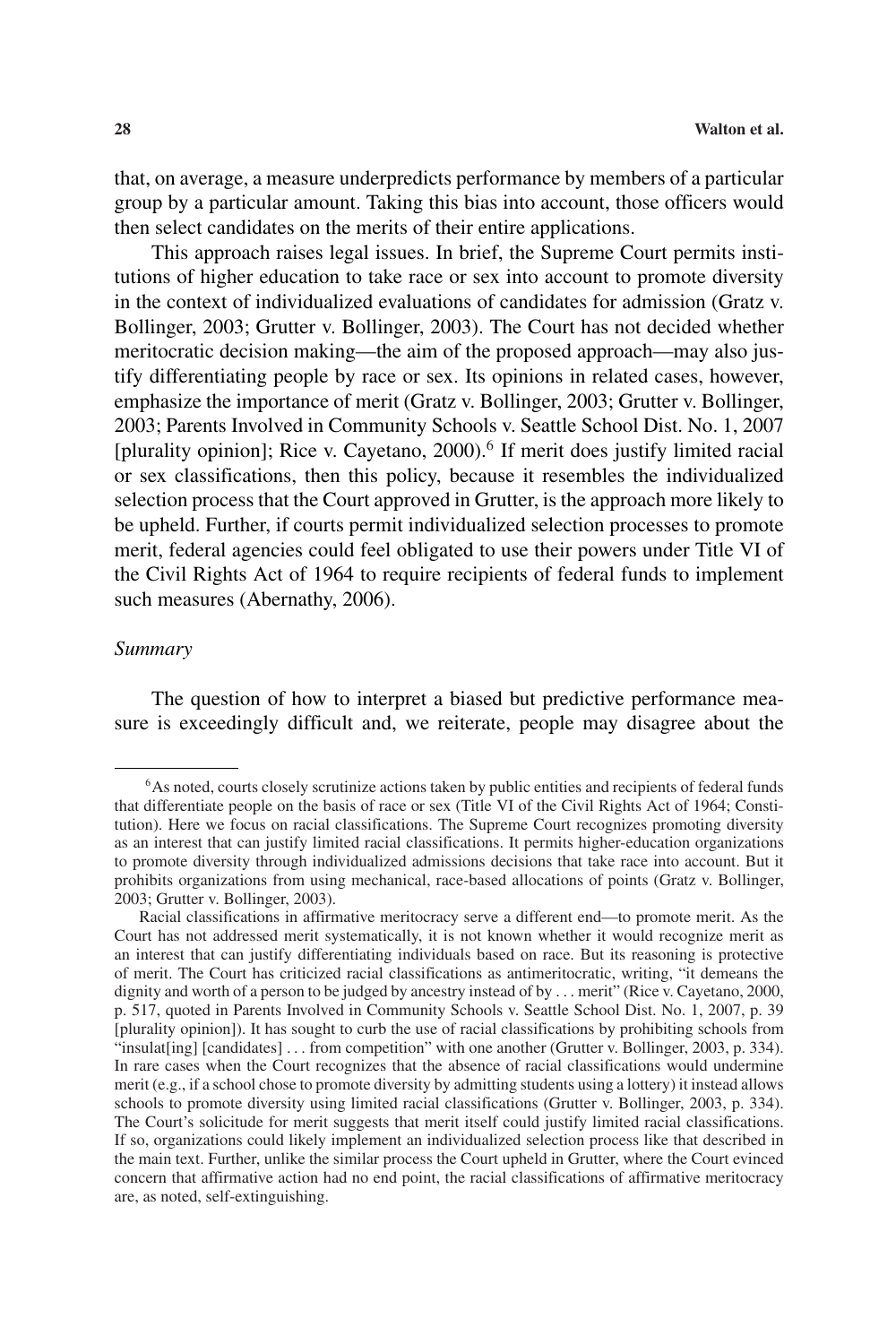appropriate remedy. But we emphasize that, in the face of compelling evidence that measures of merit underestimate the ability and potential of members of stereotyped groups, the choice to do nothing is highly problematic: It would sanction discrimination against people from disadvantaged groups.

# **Conclusion**

In 1807, in the midst of the Napoleonic Wars, the German mathematician Carl Friedrich Gauss received a letter from a long-time correspondent, the French mathematician, M. LeBlanc. To Gauss' shock, LeBlanc revealed that he was a she: Sophie Germain. Gauss' reply, in a letter of April 30, 1807, is worth reflecting upon here:

A taste for the abstract sciences in general and above all the mysteries of numbers is excessively rare *...* But when a person of the sex which, according to our customs and prejudices, must encounter infinitely more difficulties than men to familiarize herself with these thorny researches, succeeds nevertheless in surmounting these obstacles and penetrating the most obscure parts of them, then without doubt she must have the noblest courage, quite extraordinary talents and superior genius. (quoted in Bell, 2000, p. 333)

Germain was a brilliant mathematician yet she hid her gender identity for years because she thought that a woman would not be taken seriously. What could Germain and her contemporaries have accomplished in a society that valued women in math? What could women and ethnic minorities accomplish today in school and work settings that value them?

A fundamental ideal in the United States and elsewhere is that all people, regardless of social background, have an equal opportunity to succeed. To further approach this ideal requires removing both structural obstacles to achievement and psychological barriers. Complementing traditional reforms, organizations should reduce psychological threat in their internal environments to ensure that all people can learn and perform to their potential. Further, in making admissions and hiring decisions, organizations should interpret measures of merit in ways that accurately index the ability and performance potential of all candidates. In taking these affirmative steps, organizations can promote meritocracy and diversity at once.

# **References**

- Ambady, N., Paik, S. K., Steele, J., Owen-Smith, A., & Mitchell, J. P. (2004). Deflecting negative self-relevant stereotype activation: The effects of individuation. *Journal of Experimental Social Psychology*, *40*, 401–408.
- Aronson, J., & Dee, T. (2012). Stereotype threat in the real world. In M. Inzlicht & T. Schmader (Eds.), *Stereotype threat: Theory, processes, and application* (pp. 264–279). Oxford, UK: Oxford University Press.

Abernathy, C. F. (2006). Legal realism and the failure of the "effects" test for discrimination. *Georgetown Law Journal*, *94*, 267–319.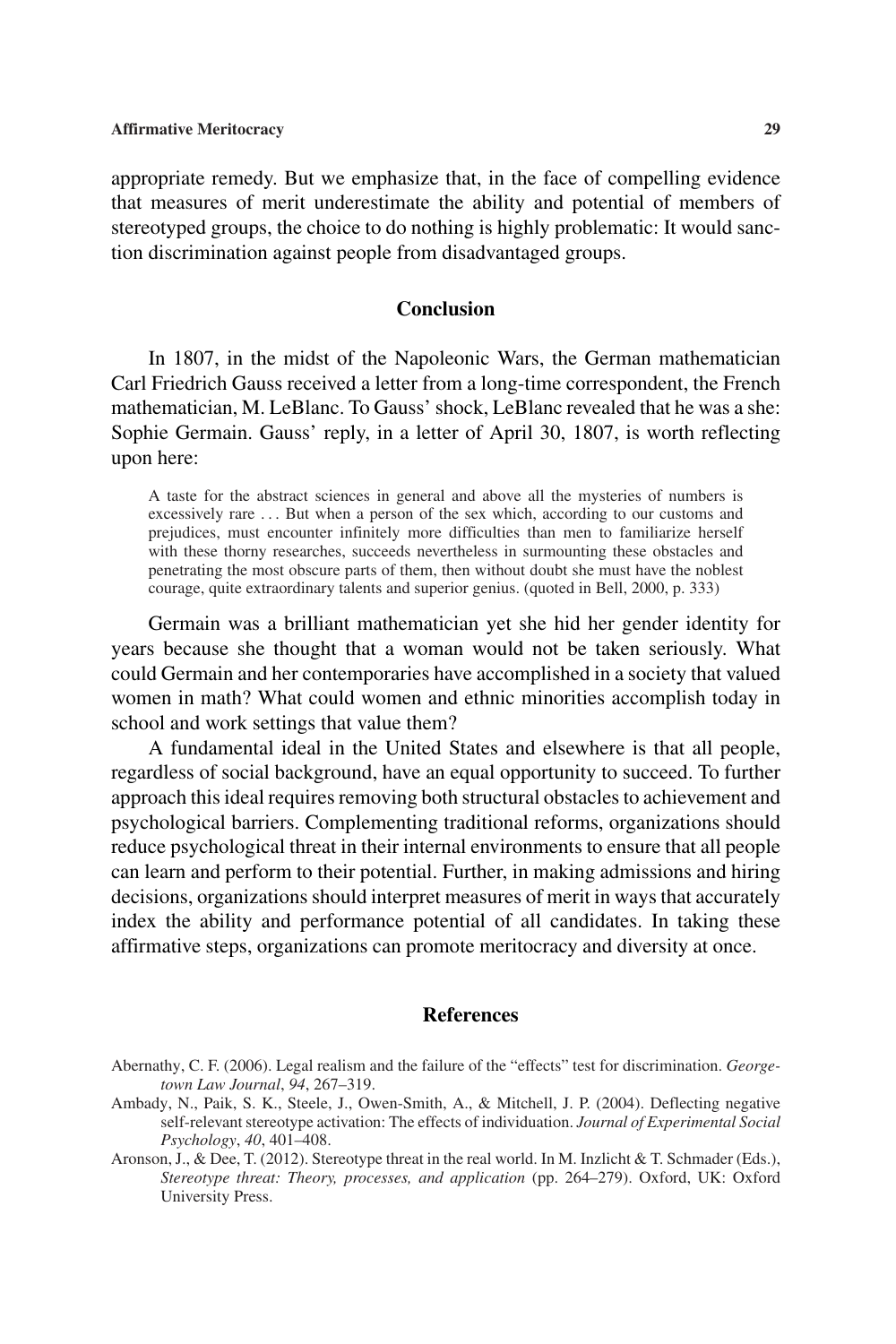- Aronson, E., & Osherow, N. (1980). Cooperation, prosocial behavior, and academic performance: Experiments in the desegregated classroom. *Applied Social Psychology Annual*, *1*, 163–196.
- Aronson, J., Fried, C. B., & Good, C. (2002). Reducing the effect of stereotype threat on African American college students by shaping theories of intelligence. *Journal of Experimental Social Psychology*, *38*, 113–125.
- Bell, E. T. (2000). The prince of mathematics. In J. Newman (Ed.), *The world of mathematics* (Vol. *1*, pp. 295–339). Mineola, NY: Dover Publications, Inc.
- Blackwell, L. S., Trzesniewski, K. H., & Dweck, C. S. (2007). Implicit theories of intelligence predict achievement across an adolescent transition: A longitudinal study and an intervention. *Child Development*, *78*, 246–263.
- Bobocel, D. R., Son Hing, L. S., Davey, L. M., Stanley, D. J., & Zanna, M. P. (1998). Justice-based opposition to social policies: Is it genuine? *Journal of Personality and Social Psychology*, *75*, 653–669.
- Bowen, W. G., & Bok, D. (1998). *The shape of the river*. Princeton, NJ: Princeton University Press.
- Camara, W. J., & Schmidt, A. E. (1999). *Group differences in standardized testing and social stratification*. College Board Research Report No. 99–5. New York: College Board.
- Carrell, S. E., Page, M. P., & West, J. E. (2010). Sex and science: How professor gender perpetuates the gender gap. *The Quarterly Journal of Economics*, *125*, 1101–1144.
- Cheryan, S., Plaut, V.C., Davies, P., & Steele, C. M. (2009). Ambient belonging: How stereotypical environments impact gender participation in computer science. *Journal of Personality and Social Psychology*, *97*, 1045–1060.
- Cohen, G. L., & Garcia, J. (2005). "I am us": Negative stereotypes as collective threats. *Journal of Personality and Social Psychology*, *89*, 566–582.
- Cohen, G. L., Garcia, J., Apfel, N., & Master, A. (2006). Reducing the racial achievement gap: A social-psychological intervention. *Science*, *313*, 1307–1310.
- Cohen, G. L., Garcia, J., Purdie-Vaughns, V., Apfel, N., & Brzustoski, P. (2009). Recursive processes in self-affirmation: Intervening to close the minority achievement gap. *Science*, *324*, 400–403.
- Cohen, G. L., & Sherman, D. K. (2005). Stereotype threat and the social and scientific contexts of the race achievement gap [response]. *American Psychologist*, *60*, 270–271.
- Cohen, G. L., & Steele, C. M. (2002). A barrier of mistrust: How stereotypes affect cross-race mentoring. In J. Aronson (Ed.), *Improving academic achievement: Impact of psychological factors on education* (pp. 305–331). Oxford, UK: Academic Press.
- Cohen, G. L., Steele, C. M., & Ross, L. D. (1999). The mentor's dilemma: Providing critical feedback across the racial divide. *Personality and Social Psychology Bulletin*, *25*, 1302–1318.
- The College Board. (2011). *2011 college-bound seniors: Total group profile report*. Retrieved October 24, 2011, from http://professionals.collegeboard.com/profdownload/cbs2011\_ total\_group\_report.pdf.
- Crocker, J., & Major, B. (1989). Social stigma and self-esteem: The self-protective properties of stigma. *Psychological Review*, *96*, 608–630.
- Crosby, F. J. (2004). *Affirmative action is dead: Long live affirmative action*. New Haven, CT: Yale University Press.
- Crosby, F. J., Iyer, A., Clayton, S., & Downing, R. A. (2003). Affirmative action: Psychological data and the policy debates. *American Psychologist*, *58*, 93–115.
- Cullen, M. J., Hardison, C. M., & Sackett, P. R. (2004). Using SAT-grade and ability-job performance relationships to test predictions derived from stereotype threat theory. *Journal of Applied Psychology*, *89*, 220–230.
- Danaher, K., & Crandall, C. S. (2008). Stereotype threat in applied settings re-examined. *Journal of Applied Social Psychology*, *38*, 1639–1655.
- Darling-Hammond, L. (1990). Teacher quality and equality. In J. I. Goodlad & P. Keating (Eds.), *Access to knowledge: An agenda for our nation's schools* (pp. 237–258). New York: College Entrance Examination Board.
- Davies, P. G., Spencer, S. J., Quinn, D. M., & Gerhardstein, R. (2002). Consuming images: How television commercials that elicit stereotype threat can restrain women academically and professionally. *Personality and Social Psychology Bulletin*, *28*, 1615–1628.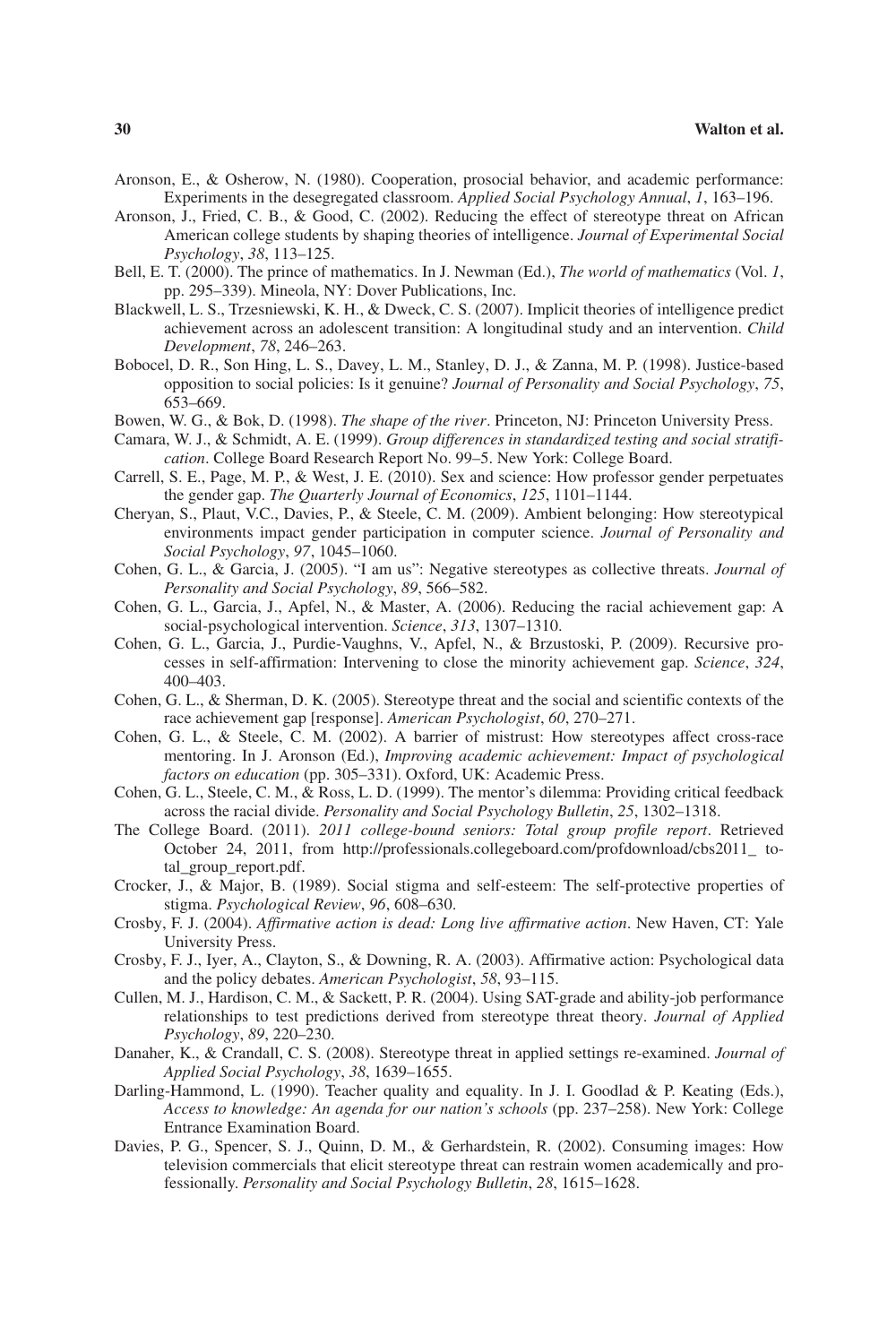- Dee, T. S. (2004). Teachers, race, and student achievement in a randomized experiment. *The Review of Economics and Statistics*, *86*, 195–210.
- Derks, B., van Laar, C., & Ellemers, N. (2007). The beneficial effects of social identity protection on the performance motivation of members of devalued groups. *Social Issues and Policy Review*, *1*, 217–256.
- Fischer, M. J. (2010). A longitudinal examination of the role of stereotype threat and racial climate on college outcomes for minorities at elite institutions. *Social Psychology of Education*, *13*, 19–40.
- Forbes, C. E., & Schmader, T. (2010). Retraining attitudes and stereotypes to affect motivation and cognitive capacity under stereotype threat. *Journal of Personality and Social Psychology*, *99*, 740–754.
- Gardner, H. (1999). *Intelligence reframed: Multiple intelligences for the 21st century*. New York: Basicbooks.
- Gonzales, P. M., Blanton, H., & Williams, K. J. (2002). The effects of stereotype threat and doubleminority status on the test performance of Latino women. *Personality and Social Psychology Bulletin*, *28*, 659–670.
- Good, C., Aronson, J., & Harder, J. A. (2008). Problems in the pipeline: Stereotype threat and women's achievement in high-level math courses. *Journal of Applied Developmental Psychology*, *29*, 17–28.
- Good, C., Aronson, J., & Inzlicht, M. (2003). Improving adolescents' standardized test performance: An intervention to reduce the effects of stereotype threat. *Journal of Applied Developmental Psychology*, *24*, 645–622.
- Guinier, L., & Sturm, S. (2001). *Who's qualified? A new democracy forum on creating equal opportunity in school and jobs*. Boston, MA: Beacon Press.
- Gratz, v. Bollinger, 539 U.S. 244 (2003).
- Gresky, D. M., Ten Eyck, L. L., Lord, C. G., & McIntyre, R. B. (2005). Effects of salient multiple identities on women's performance under mathematics stereotype threat. *Sex Roles*, *53*, 703– 716.
- Grutter, v. Bollinger, 539 U.S. 306 (2003).
- H. R. Rep. No 111–288 at 657(2009).
- Herrnstein, R. J., & Murray, C. (1994). *The bell curve: Intelligence and class structure in American life*. New York: The Free Press.
- Huang, M.-H. (2009). Race of the interviewer and the black-white test score gap. *Social Science Research*, *38*, 29–38.
- Inzlicht, M., & Ben-Zeev, T. (2000). A threatening intellectual environment: Why females are susceptible to experiencing problem-solving deficits in the presence of males. *Psychological Science*, *11*, 365–371.
- Inzlicht, M., & Schmader, T. (Eds.) (2012). *Stereotype threat: Theory, process, and application*. New York: Oxford University Press.
- Jencks, C. (1998). Racial bias in testing. In C. Jencks & M. Phillips (Eds.), *The Black–White test score gap* (pp. 55–85). Washington, DC: Brookings Institution.
- Jensen, A. R. (1980). *Bias in mental testing*. New York: Free Press
- Johns, J., Inzlicht, M., & Schmader, T. (2008). Stereotype threat and executive resource depletion: Examining the influence of emotion regulation. *Journal of Experimental Psychology: General*, *137*, 691–705.
- Johns, M., Schmader, T., & Martens, A. (2005). Knowing is half the battle: Teaching stereotype threat as a means of improving women's math performance. *Psychological Science*, *16*, 175–179.
- Kang, J., & Banaji, M. R. (2006). Fair measures: A behavioral realist revision of "affirmative action." *California Law Review*, *94*, 1063–1118.
- Kobrin, J. L., Sathy, V., & Shaw, E. J. (2007). *A historical view of subgroup performance differences on the SAT reasoning test*. College Board Research Report No. 2006–5. New York: College Board.
- Kray, L. J., Thompson, L., & Galinsky, A. (2001). Battle of the sexes: Gender stereotype confirmation and reactance in negotiations. *Journal of Personality and Social Psychology*, *80*, 942–958.
- Ladson-Billings, G. (2006). From the achievement gap to the education debt: Understanding achievement in U.S. schools. *Education Researcher*, *35*, 3–12.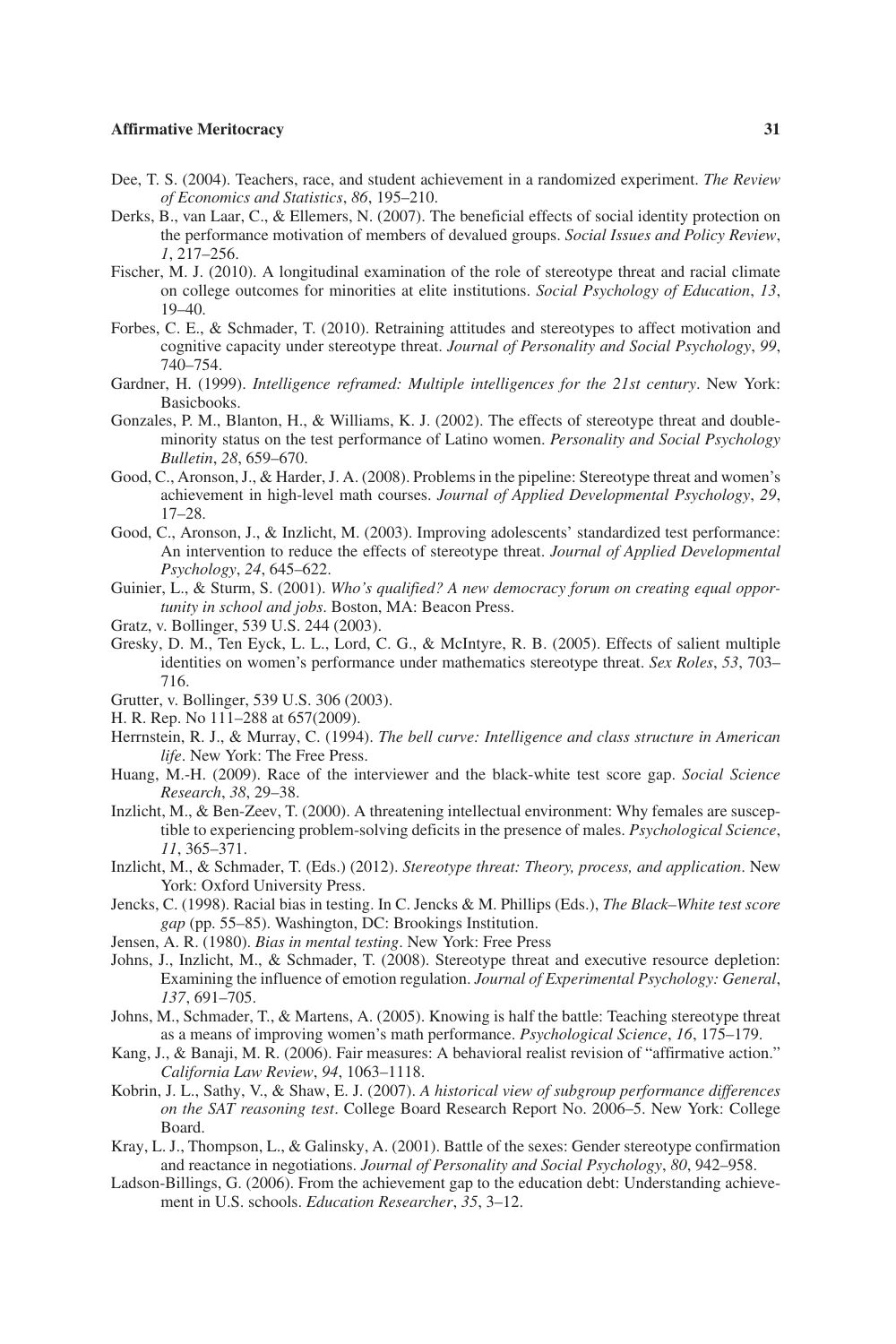- Lerner, M. J. (1980). *The belief in a just world: A fundamental delusion*. New York: Plenum.
- Linn, R. L., & Werts, C. E. (1971). Considerations for studies of test bias. *Journal of Educational Measurement*, *8*, 1–4.
- Logel, C., Iserman, E. C., Davies, P. G., Quinn, D. M., & Spencer, S. J. (2009a). The perils of double consciousness: The role of thought suppression in stereotype threat. *Journal of Experimental Social Psychology*, *45*, 299–312.
- Logel, C., Walton, G. M., Spencer, S. J., Iserman, E. C., von Hippel, W., & Bell, A. (2009b). Interacting with sexist men triggers social identity threat among female engineers. *Journal of Personality and Social Psychology*, *96*, 1089–1103.
- Logel, C., Walton, G. M., Peach, J., Spencer, S. J., & Zanna, M. P. (2012). Unleashing latent ability: Implications of creating stereotype-safe environments for college admissions. *Educational Psychologist*, *47*, 42–50.
- Martens, A., Johns, M., Greenberg, J., & Schimel, J. (2006). Combating stereotype threat: The effect of self-affirmation on women's intellectual performance. *Journal of Experimental Social Psychology*, *42*, 236–243.
- Marx, D. M., & Goff, P. A. (2005). Clearing the air: The effect of experimenter race on target's test performance and subjective experience. *British Journal of Social Psychology*, *44*, 645–657.
- Marx, D. M., & Roman, J. S. (2002). Female role models: Protecting women's math test performance. *Personality and Social Psychology Bulletin*, *28*, 1183–1193.
- Massey, D. S., & Fischer, M. J. (2005). Stereotype threat and academic performance: New findings from a racially diverse sample of college freshmen. *Du Bois Review*, *2*, 45–67.
- Massey, D. S. & Probasco, L. (2010). Divergent streams: Race-gender achievement gaps at selective colleges and universities. *Du Bois Review*, *7*, 219–246.
- McGlone, M. S., & Aronson, J. (2007). Forewarning and forearming stereotype-threatened students. *Communication Education*, *56*, 119–133.
- McIntyre, R. B., Paulson, R. M., & Lord, C. G. (2003). Alleviating women's mathematics stereotype threat through salience of group achievements. *Journal of Experimental Social Psychology*, *39*, 83–90.
- Mendoza-Denton, R., Downey, G., Purdie, V. J., Davis, A., & Pietrzak, J. (2002). Sensitivity to statusbased rejection: Implications for African American students' college experience. *Journal of Personality and Social Psychology*, *83*, 896–918.
- Mendoza-Denton, R., & Page-Gould, E. (2008). Can cross-group friendships influence minority students' well being at historically White universities? *Psychological Science*, *19*, 933–939.
- Miyake, A., Smith-Kost, L. E., Finkelstein, N. D., Pollock, S. J., Cohen, G. L., & Ito, T. A. (2010). Reducing the gender achievement gap in college science: A classroom study of values affirmation. *Science*, *330*, 1234–1237.
- Murphy, M. C., Steele, C. M., & Gross, J. J. (2007). Signaling threat: How situational cues affect women in math, science, and engineering settings. *Psychological Science*, *18*, 879–885.
- Nguyen, H. D., & Ryan, A. M. (2008). Does stereotype threat affect test performance of minorities and women? A meta-analysis of experimental evidence. *Journal of Applied Psychology*, *93*, 1314–1334.
- Owens, J. & Massey, D. S. (2011). Stereotype threat and college academic performance: A latent variables approach. *Social Science Research*, *40*, 150–166.
- Oreskes, N., & Conway E. M. (2010). *Merchants of doubt: How a handful of scientists obscured the truth on issues from tobacco smoke to global warming*. New York: Bloomsbury Press.
- Oswald, F. L., Schmitt, N., Kim, B. H., Ramsay, L. J., & Gillespie, M. A. (2004). Developing a biodata measure and situational judgment inventory as predictors of college student performance. *Journal of Applied Psychology*, *89*, 187–207.
- Parents Involved in Community Schools v. Seattle School Dist. No. 1, 551, No. 05–908 (2007).
- Phillips, M., Brooks-Gunn, J., Duncan, G. J., Klebanov, P., & Crane, J. (1998). Family background, parenting practices, and the Black-White test score gap. In C. Jencks & M. Phillips (Eds.), *The Black–White test score gap* (pp. 103–148). Washington, DC: Brookings Institution.
- Pinel, E. C. (1999). Stigma consciousness: The psychological legacy of social stereotypes. *Journal of Personality and Social Psychology*, *76*, 114–128.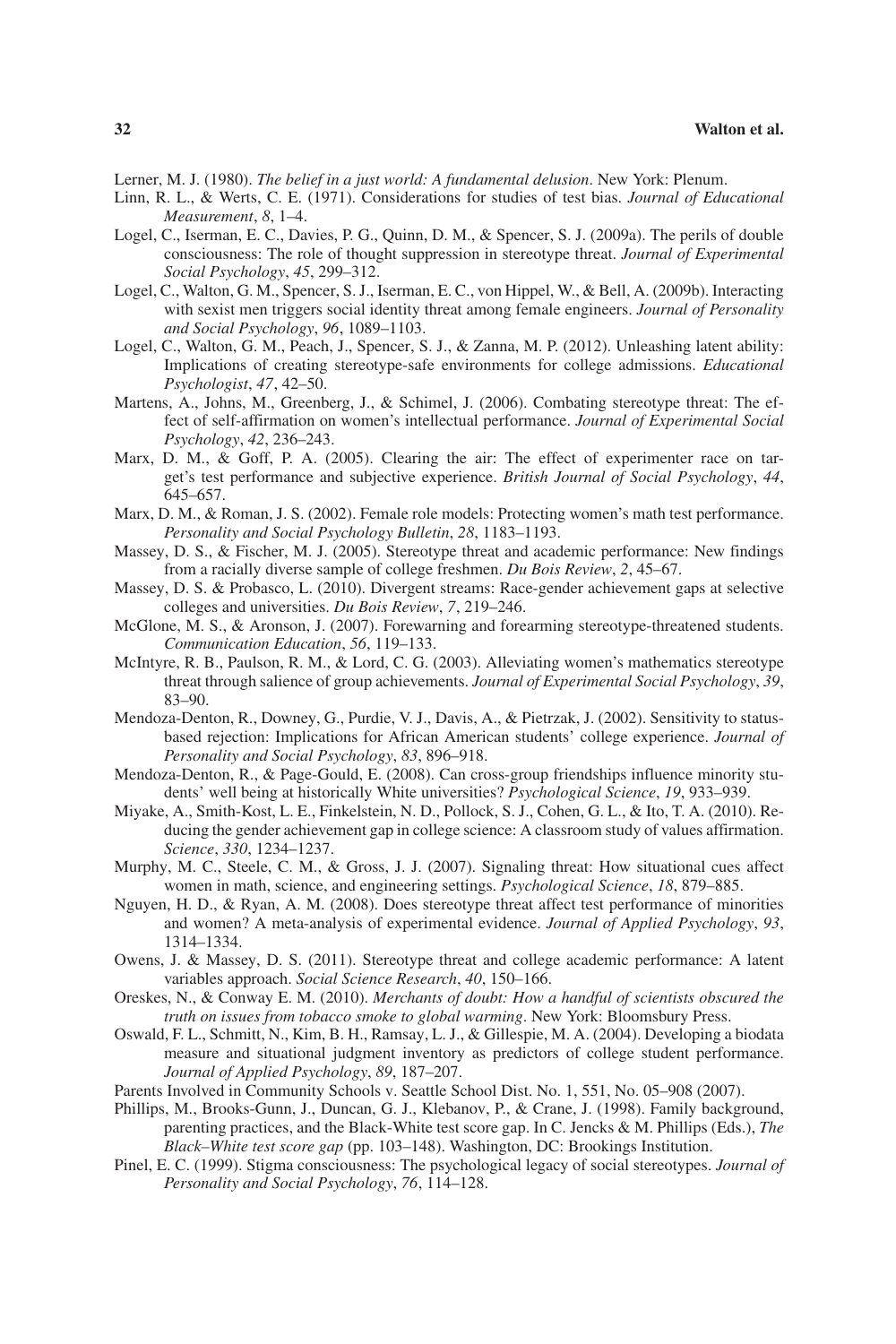- Primus, R. A. (2003). Equal protection and disparate impact: Round three. *Harvard Law Review*, *117*, 494–587.
- Purdie-Vaughns, V., Steele, C. M., Davies, P. G., Ditlmann, R., & Crosby, J. R. (2008). Social identity contingencies: How diversity cues signal threat or safety for African Americans in mainstream institutions. *Journal of Personality and Social Psychology*, *94*, 615–630.
- Reardon, S. F., Atteberry, A., Arshan, N., & Kurlaender, M. (2009). *Effects of the California High School Exit Exam on student persistence, achievement, and graduation*. Working paper. Stanford, CA: Stanford University, Institute for Research on Education Policy and Practice.

- Roberson, L., & Kulik, C. T. (2007). Stereotype threat at work. *Academy of Management Perspectives*, *21*, 24–40.
- Rosenthal, H. E. S., & Crisp, R. J. (2006). Reducing stereotype threat by blurring intergroup boundaries. *Personality and Social Psychology Bulletin*, *32*, 501–511.
- Sackett, P. R., Borneman, M. J., & Connelly, B. S. (2008). High-stakes testing in higher education and employment: Appraising the evidence for validity and fairness. *American Psychologist*, *63*, 215–227.
- Sackett, P. R., Hardison, C. M., & Cullen, M. J. (2004). On interpreting stereotype threat as accounting for African American-White differences on cognitive tests. *American Psychologist*, *59*, 7–13.
- Sackett, P. R., & Ryan, A. M. (2012). Concerns about generalizing stereotype threat research findings to operational high-stakes testing. In M. Inzlicht & T. Schmader (Eds.), *Stereotype threat: Theory, processes, and application* (pp. 249–263). Oxford, UK: Oxford University Press.
- Sackett, P. R., & Wilk, S. L. (1994). Within-group norming and other forms of score adjustment in preemployment testing. *American Psychologist*, *49*, 929–954.
- Sander, R. H. (2004a). A reply to critics. *Stanford Law Review*, *57*, 1963–2016.
- Sander, R. H. (2004b). A systematic analysis of affirmative action in American law schools. *Stanford Law Review*, *57*, 367–483.
- Sedlacek, W. E. (2004). *Beyond the big test: Noncognitive assessment in higher education*. San Francisco: Jossey-Bass.
- Schmader, T., Johns, M., & Forbes, C. (2008). An integrated process model of stereotype threat effects on performance. *Psychological Review*, *115*(2), 336–356.
- Shapiro, J. R., & Neuberg, S. L. (2007). From stereotype threat to stereotype threats: Implications of a multi-threat framework for causes, moderators, mediators, consequences, and interventions. *Personality and Social Psychology Review*, *11*, 107–130.
- Sherman, D. K., & Cohen, G. L. (2006). The psychology of self-defense: Self-affirmation theory. In M. P. Zanna (Ed.), *Advances in experimental social psychology* (Vol. *38*, pp. 183–242). San Diego, CA: Academic Press.
- Sherman, D. K., & Hartson, K. A. (2011). Reconciling self-defense with self-criticism: Self-affirmation theory. In M. D. Alicke & C. Sedikides (Eds), *Handbook of self-enhancement and selfprotection* (pp. 128–151). New York: Guilford Press.
- Sherman, D. K., Hartson, K. A., Binning, K. R., Purdie-Vaughns, V., Garcia, J., Barba-Taborsky, S., Tomassetti, S., Nussbaum, A. D., & Cohen, G. L. (under review). *Deflecting the trajectory and changing the narrative: How self-affirmation affects academic performance and motivation under identity threat*.
- Shook, N. J. & Clay, R. (2012). Interracial roommate relationships: A mechanism for promoting sense of belonging at university and academic performance. *Journal of Experimental Social Psychology*, *48*, 1168–1172.
- Society for Industrial and Organizational Psychology (2003). *Principles for the validation and use of personnel selection procedures*. Bowling Green, OH: Society for Industrial and Organizational Psychology.
- Son Hing, L. S., Bobocel, D. R., & Zanna, M. P. (2002). Meritocracy and opposition to affirmative action: Making concessions in the face of discrimination. *Journal of Personality and Social Psychology*, *83*, 493–509.
- Spencer, S., Steele, C. M., & Quinn, D. (1999). Stereotype threat and women's math performance. *Journal of Experimental Social Psychology*, *35*, 4–28.

Rice, v. Cayetano, 528 U. S. 495 (2000).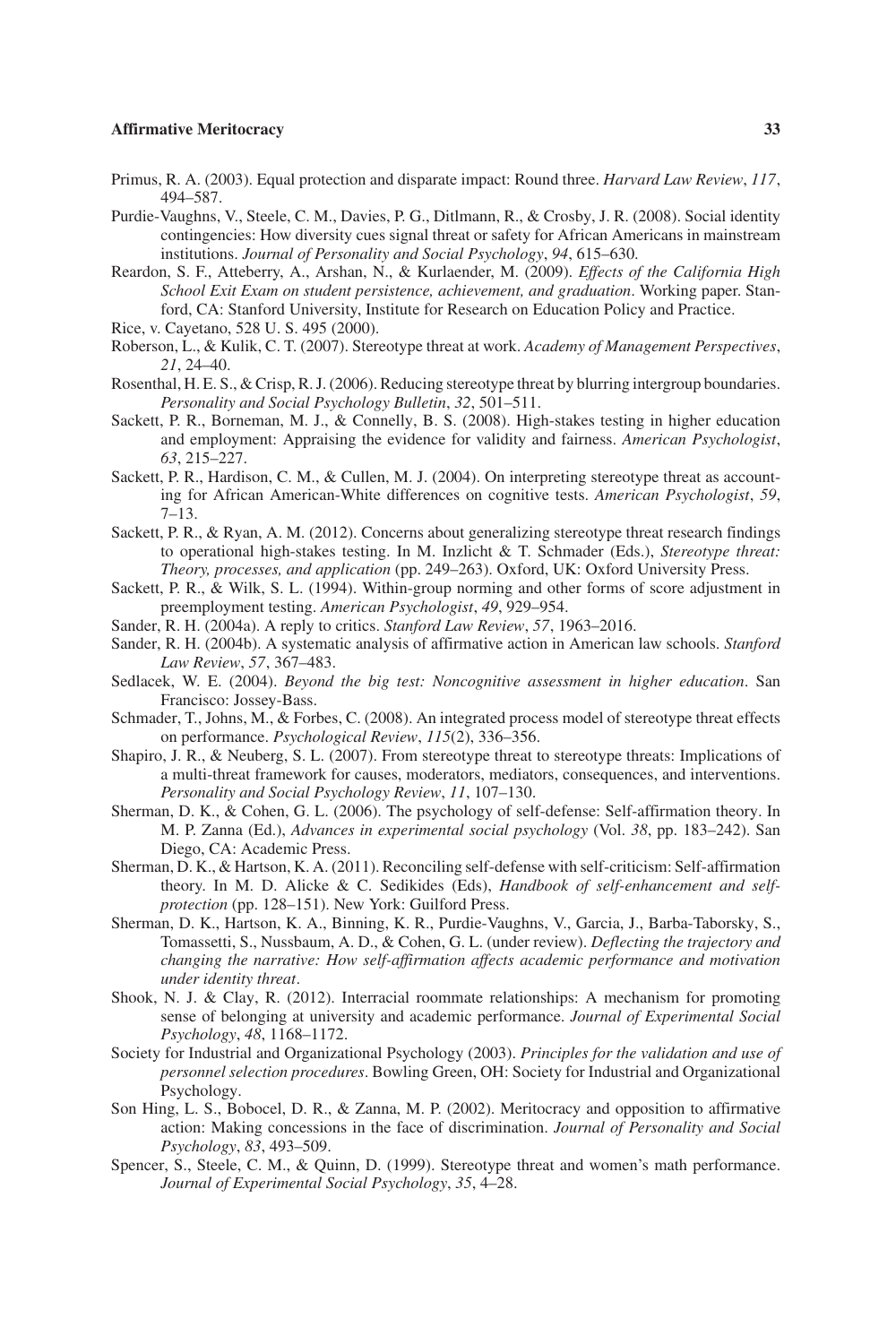- Steele, C. M. (1997). A threat in the air: How stereotypes shape intellectual identity and performance. *American Psychologist*, *52*, 613–629.
- Steele, C. M. (2010). *Whistling Vivaldi: And other clues how stereotypes affect us*. New York: Norton & Company Inc.
- Steele, C. M., & Aronson, J. (1995). Stereotype threat and the intellectual test performance of African Americans. *Journal of Personality and Social Psychology*, *69*, 797–811.
- Steele, C. M., Spencer, S. J., & Aronson, J. (2002). Contending with group image: The psychology of stereotype and social identity threat. In M. P. Zanna (Ed.), *Advances in experimental social psychology* (Vol. *34*). San Diego, CA: Academic Press.
- Steele, C. M., Spencer, S., Nisbett, R., Hummel, M., Harber, K., Schoem, D., & Carter, K. (1998). *African American college achievement: A "wise" intervention*. Unpublished manuscript: Stanford University.
- Sternberg, R. J. & The Rainbow Project Collaborators. (2006). The Rainbow Project: Enhancing the SAT through assessments of analytical, practical, and creative skills. *Intelligence*, *34*, 321–350.
- Stricker, L. J., & Ward, W. C. (2008). Stereotype threat in applied settings re-examined: A reply. *Journal of Applied Social Psychology*, *38*, 1656–1663.
- Sue, D. W., Capodilupo, C. M., Torino, G. C., Bucceri, J. M., Holder, A. M. B., Nadal, K. L., & Esquilin, M. (2007). Racial microaggressions in everyday life: Implications for clinical practice. *American Psychologist*, *62*, 271–286.
- Taylor, D. M., Wright, S. C., Moghaddam, F. M., & Lalonde, R. N. (1990). The personal/group discrimination discrepancy: Perceiving my group, but not myself, to be a target for discrimination. *Personality and Social Psychology Bulletin*, *16*, 254–262.
- Van den Bergh, L., Denessen, E., Hornstra, L., Voeten, M., & Holland, R. W. (2010). The implicit prejudiced attitudes of teachers: Relations to teacher expectations and the ethnic achievement gap. *American Educational Research Journal*, *47*(2), 497–527.
- Walton, G. M., & Carr, P. B. (2012). Social belonging and the motivation and intellectual achievement of negatively stereotyped students. In M. Inzlicht & T. Schmader (Eds.), *Stereotype threat: Theory, processes, and application* (pp. 89–106). Oxford, UK: Oxford University Press.
- Walton, G. M., & Cohen, G. L. (2003). Stereotype lift. *Journal of Experimental Social Psychology*, *39*, 456–467.
- Walton, G. M., & Cohen, G. L. (2007). A question of belonging: Race, social fit, and achievement. *Journal of Personality and Social Psychology*, *92*, 82–96.
- Walton, G. M., & Cohen, G. L. (2011). A brief social-belonging intervention improves academic and health outcomes of minority students. *Science*, *331*, 1447–1451.
- Walton, G. M., Logel, C., Peach, J., Spencer, S., & Zanna, M. P. (under review). *Two socialpsychological interventions eliminate gender differences in grades and experience in STEM*.
- Walton, G. M., & Spencer, S. J. (2009). Latent ability: Grades and test scores systematically underestimate the intellectual ability of women and ethnic minority students. *Psychological Science*, *20*, 1132–1139.
- Wax, A. L. (2008). Stereotype threat: A case of overclaim syndrome? In C. H. Sommers (Ed.) *The science on women and science*, pp. 132–161. Washington DC: American Enterprise Institute.
- Wilson, T. D., Damiani, M., & Shelton, N. (2002). Improving the academic performance of college students with brief attributional interventions. In J. Aronson (Ed.), *Improving academic achievement: Impact of psychological factors on education*. Oxford, UK: Academic Press.
- Yeager, D. S., Purdie-Vaughns, V., Garcia, J., Pebley, P., Master, A. L., Hessert, W. T., Williams, M. E., & Cohen, G. L. (under review). Lifting a barrier of mistrust: "Wise" feedback to racial minorities.
- Yeager, D. S., & Walton, G. M. (2011). Social-psychological interventions in education: They're not magic. *Review of Educational Research*, *81*, 267–301.

GREGORY M. WALTON is Assistant Professor of Psychology at Stanford University. He received his Ph.D. in psychology from Yale University, served as a Congressional Fellow for Senator Hillary Rodham Clinton (D-NY), and was a